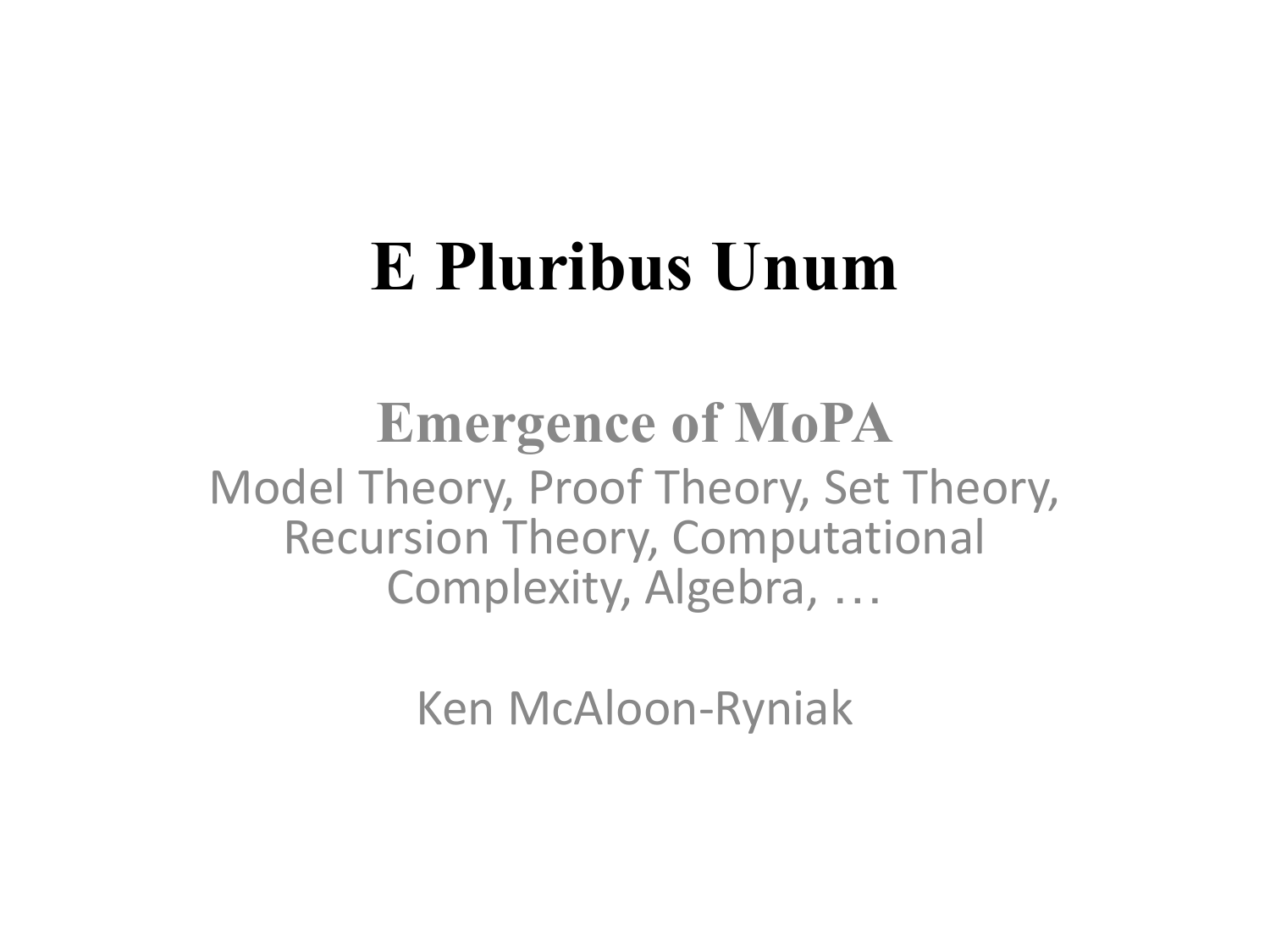## Pre-History

- Dedekind
- Peano
- Thought in 2<sup>nd</sup> Order Terms, N as categorical
- Frege and First Order Logic
- Principia Mathematica, Zermelo, Zermelo-Fraenkel Set Theory – all first order theories
- Hilbert's Program and Proof Theory
- Presburger Arithmetic and QE (1929)
	- Tarski assigned it as a Master's degree project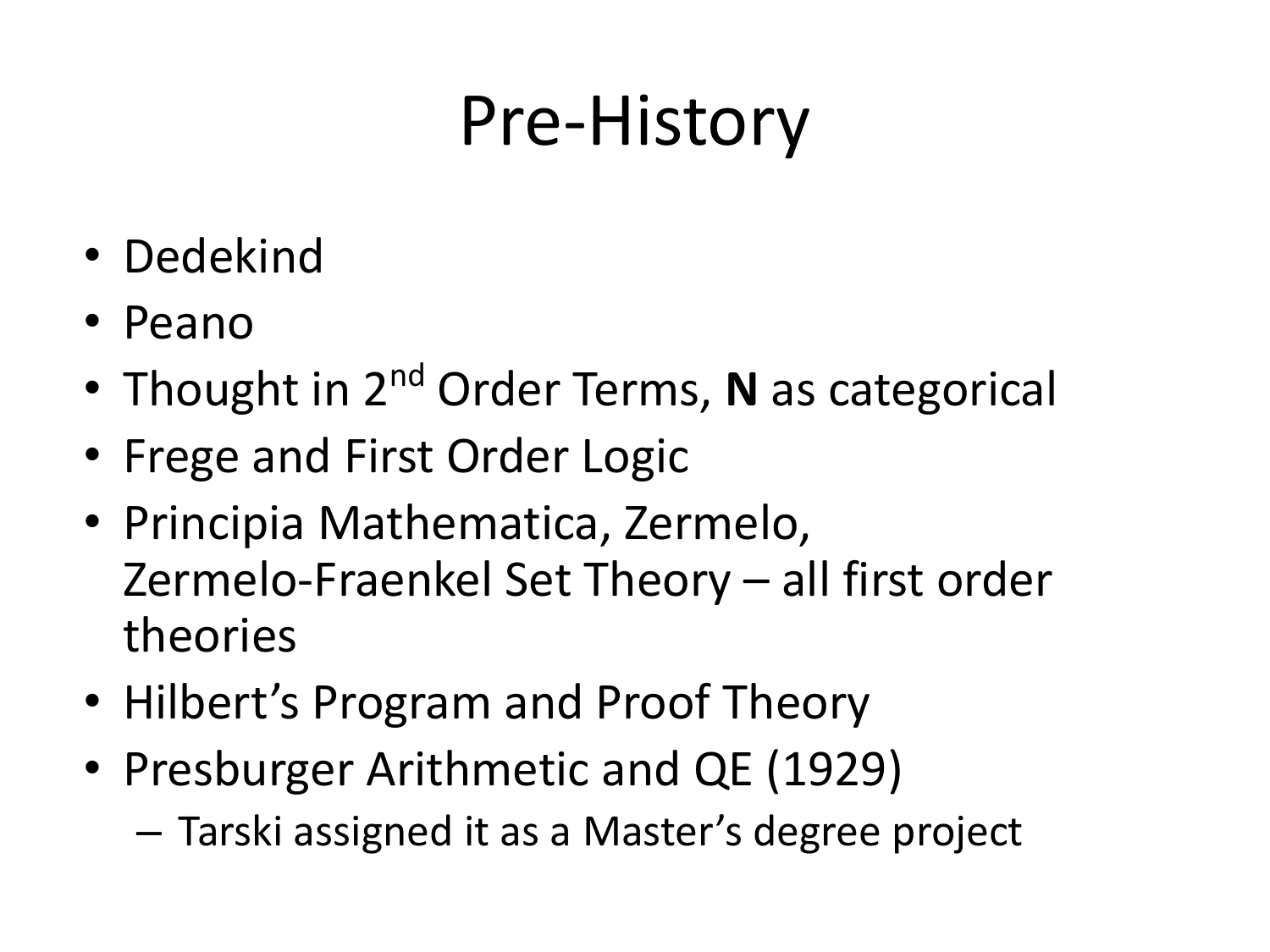### Gödel's Theorems

- Completeness Theorem (1930)
	- Yields existence of non-standard models of PA but first-order PA was likely not yet formalized
- Incompleteness Theorems (1931)
	- Hilbert's Program: Von Neumann and others had proved consistency of fragments of arithmetic
	- The arithmetic of "PM and related systems"
		- Not PA so can assume certain facts about number theory (e.g. Chinese Remainder Theorem?)
		- Complex history of  $2^{nd}$  Incompleteness Theorem historian's delight, Königsberg
	- Self-reference and diagonalization
		- Who knows about first formulation? Is alluded to by Kripke and others
		- Dawson's books?Jon Von Plato's books?
		- Arithmetization, as we know it, suggested by Von Neumann
		- Gaifman's remarks at Cornell *etc*.
		- Subject very much alive and well
			- Saeed Salehi MoPA talk
			- Smorynski's paper The Early History of Formal Diagonalisation
		- Rosser's Theorems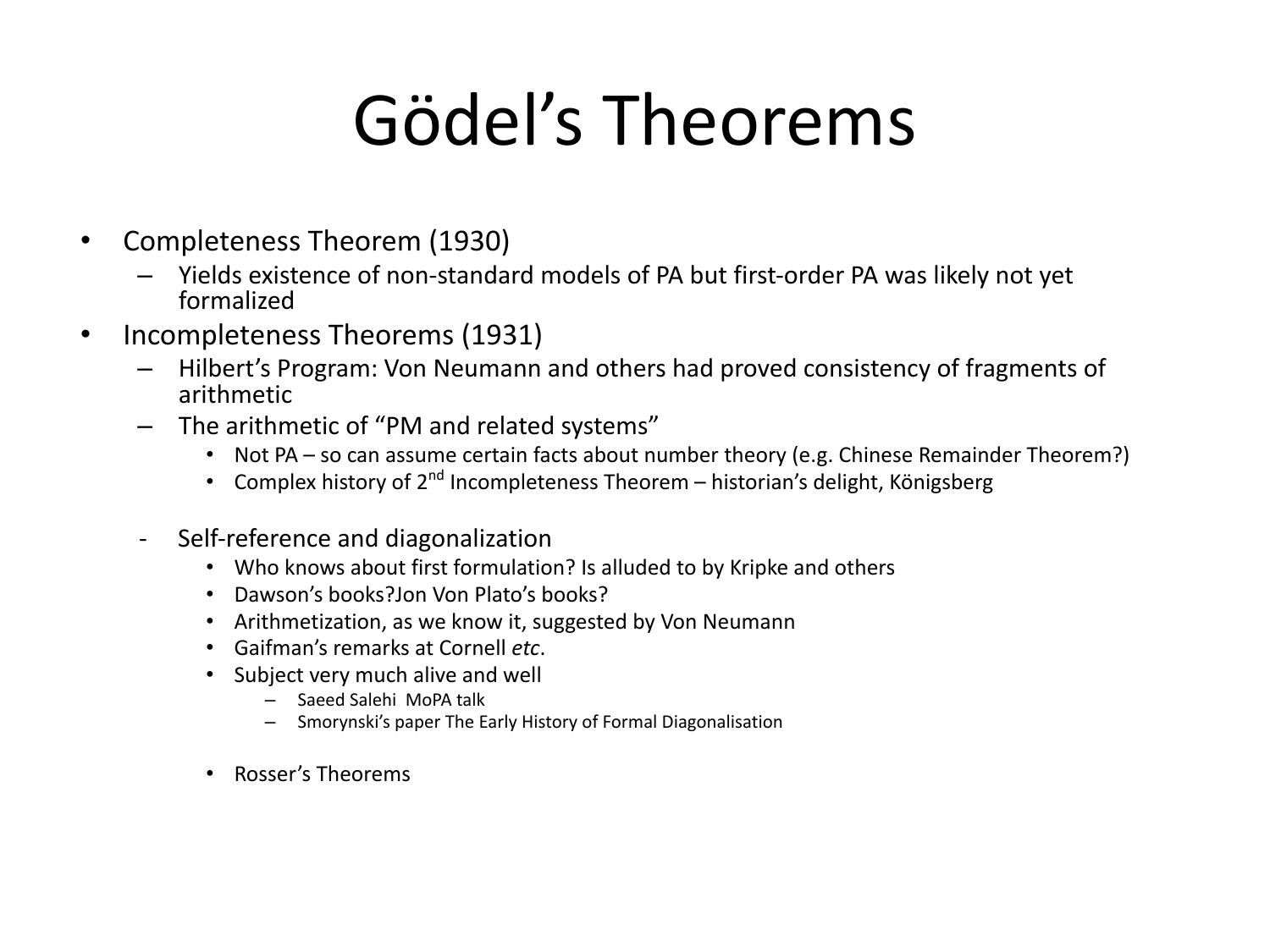# The plot thickens

- Tarski and undefinability of Truth (1933)
- Concept of Truth in Formalized Languages birth of Model Theory
- Skolem's construction of non-standard models (1934)
	- Here is (as far as I can tell) first formulation of first order PA
	- Like an ultra-power construction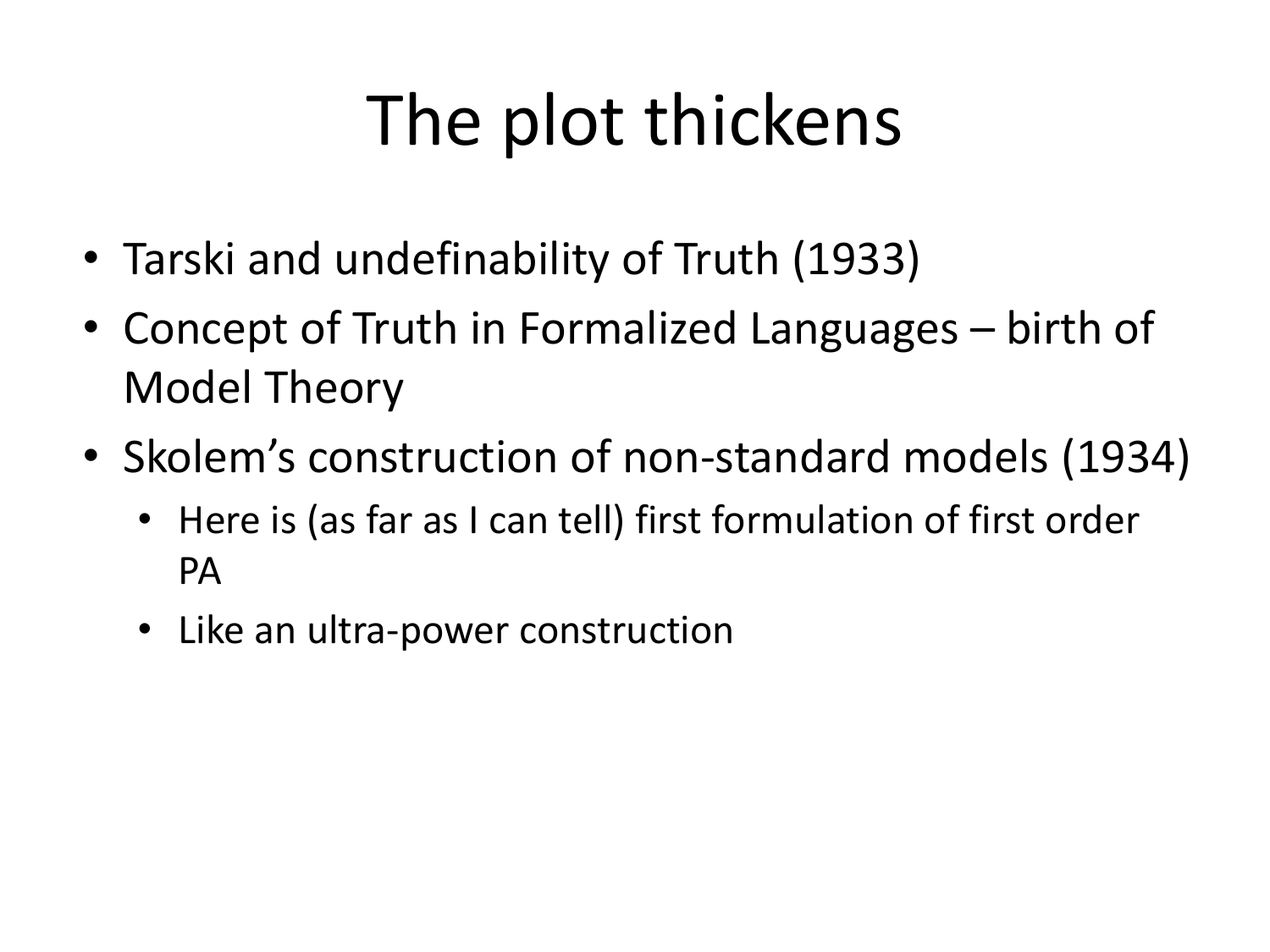### Recursion Theory

- 1930's the Golden Age
	- Herbrand-Gödel Recursive Functions, λ-calculus, Kleene's T-Predicate, ..., Turing Machines
	- Church's Thesis (now the Church Turing Thesis fair enough because Gödel only began to believe the Thesis after seeing Turing's work)
	- Turing's PhD thesis and paper: *Systems of Logic Based on Ordinals*
	- Kleene: "The Germans had this Proof Theory and we were trying to catch up."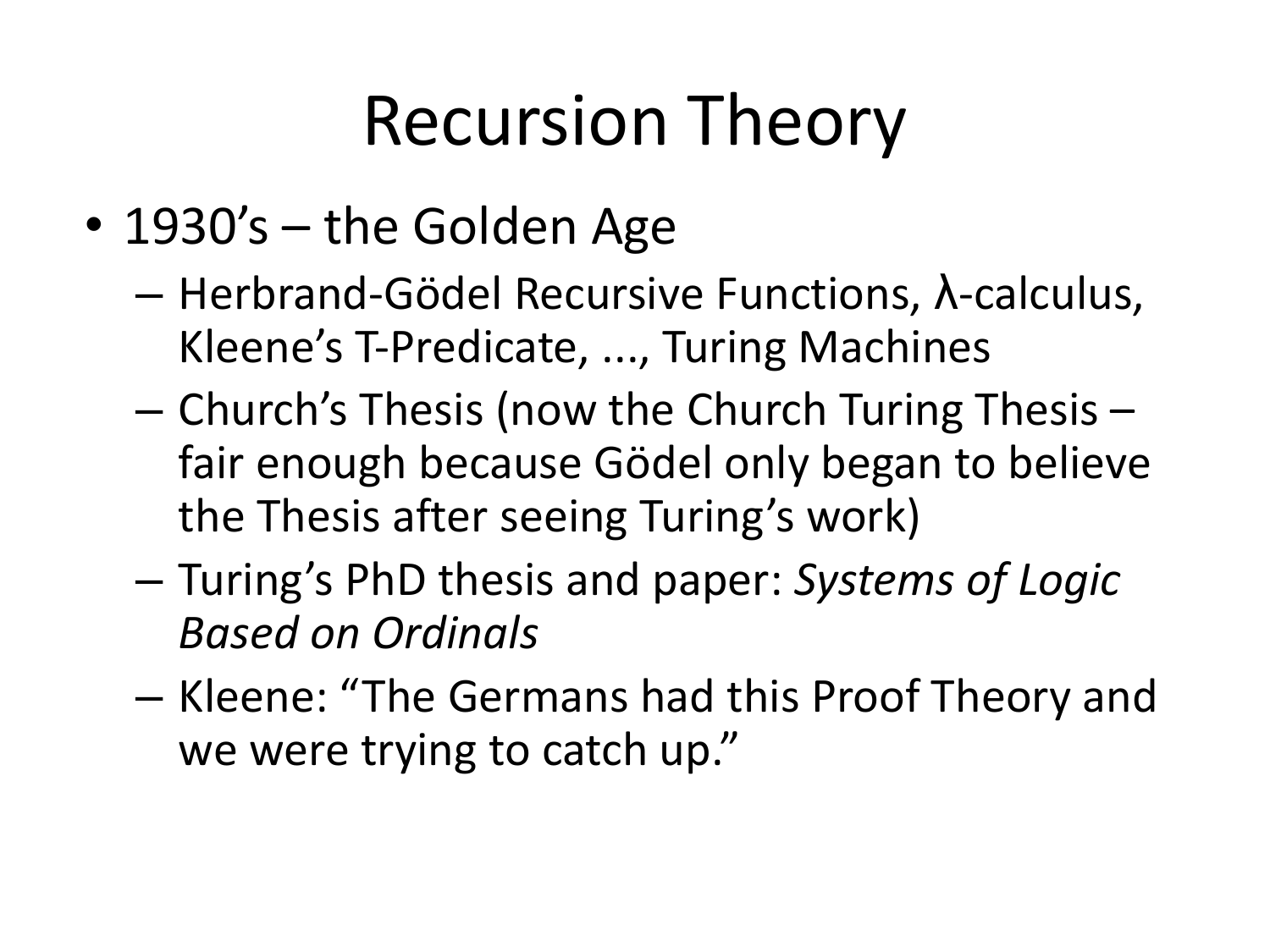# Proof Theory

- Hilbert-Bernay's book (1938)
	- Hilbert Derivability Conditions, proof of 2<sup>nd</sup> Theorem
- Gentzen's work (1930s, early 1940s)
	- Brilliant, original
		- Faithful to Hilbert's program
		- Göttingen graduate student of Bernays, also worked with Hilbert and Weyl
	- Poorly understood "in my day"
		- A consistency proof for PA Quixotic
		- Assigned  $\varepsilon_0$  to PA cool but vague
		- His work and Schütte's all in German
		- Tait, Spector, Curry, Howard, *et al*.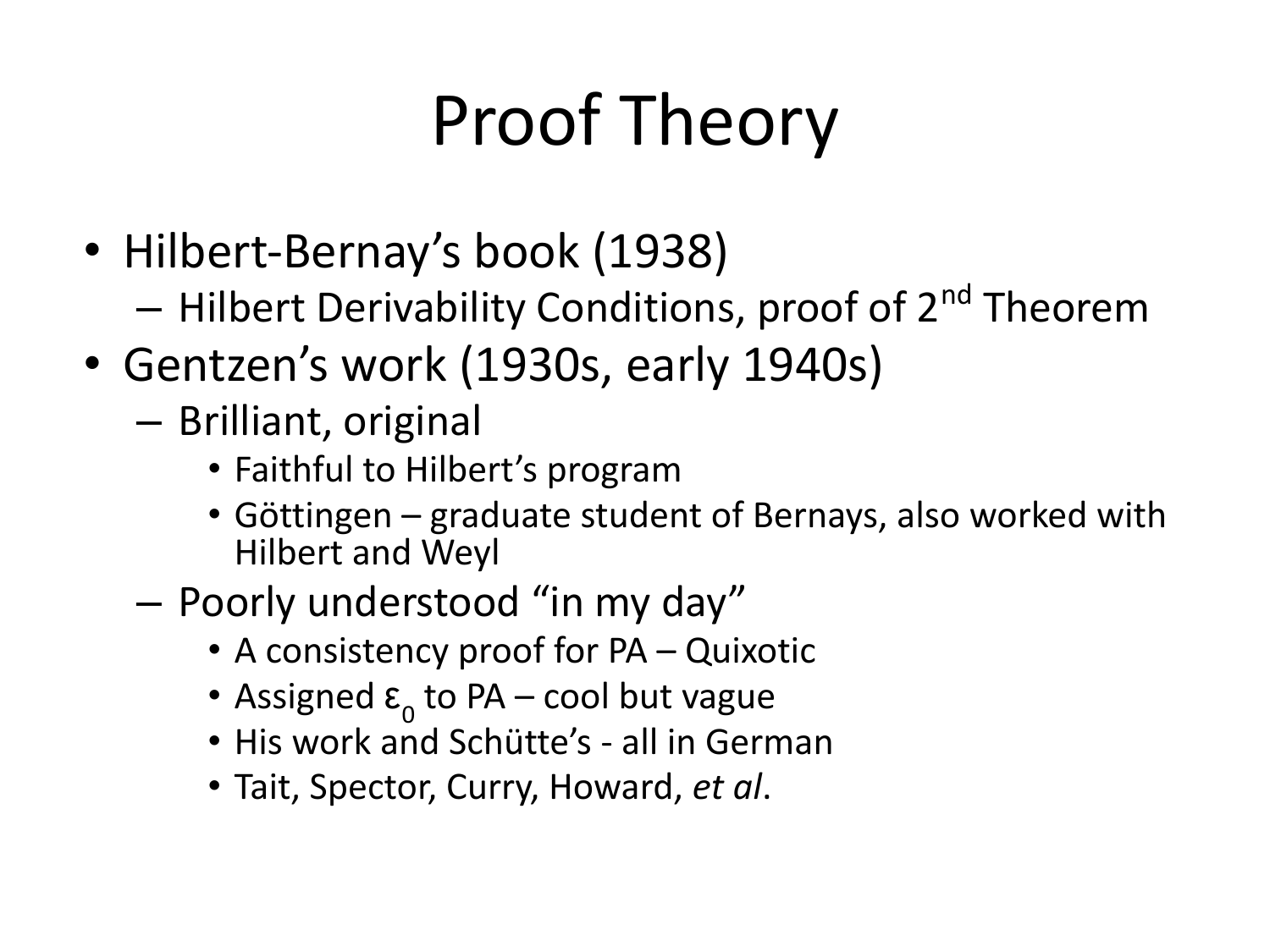### *Après-Guerre*

- Leon Henkin
	- Elegant proof of the Completeness Theorem
	- Henkin's Problem, Löb's Theorem
	- Arithmetic Completeness Theorem
	- Order type of < in countable non-standard models
		- $\cdot \omega + (\omega^* + \omega)^*$ η
- Tennenbaum (1959) no non-standard model with recursive operations
- Non-finite Axiomatizability of PA
	- Ryll-Nardzewski (1952)
		- Proof uses non-standard models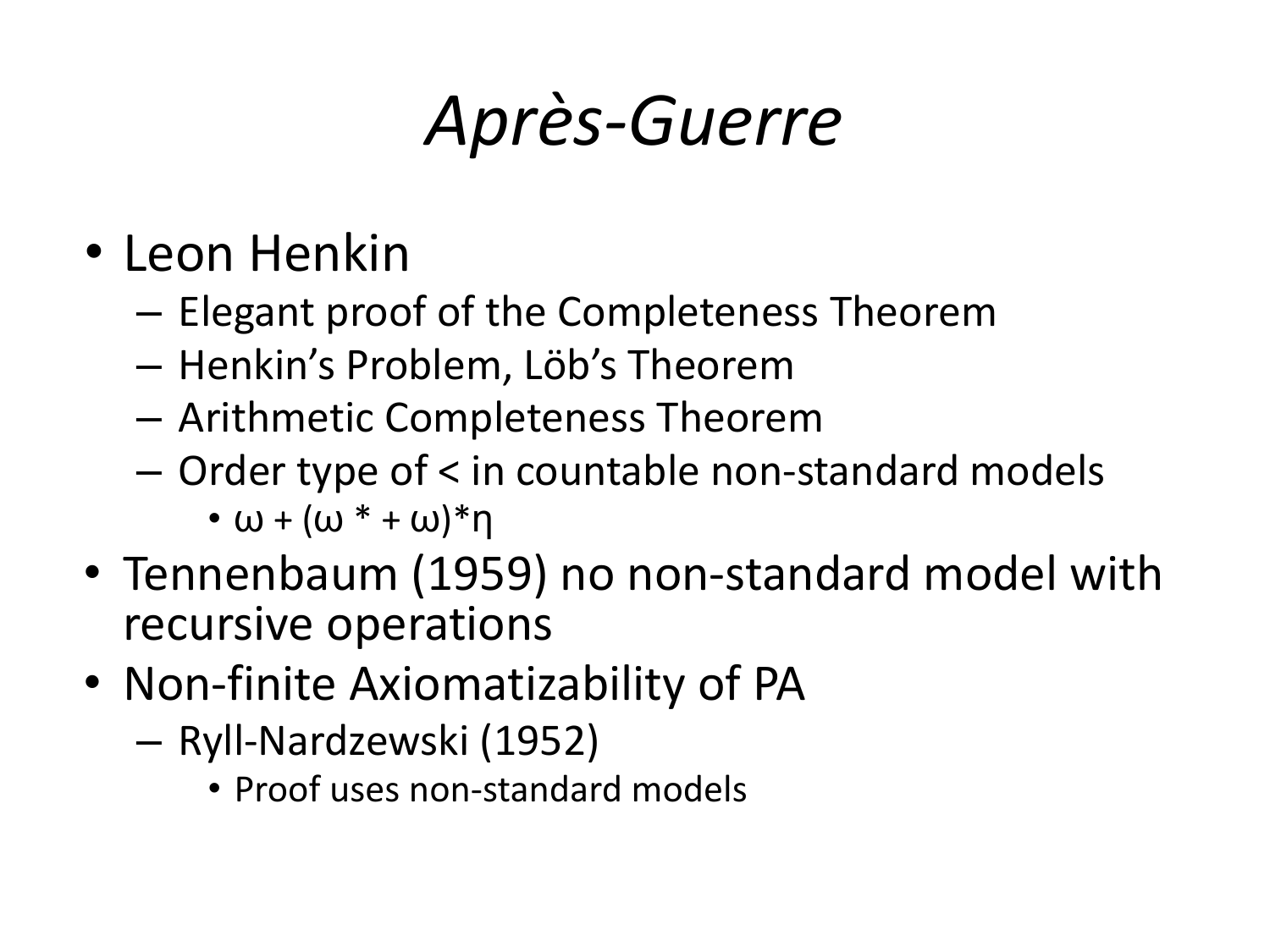#### *Fin de l'Apres-Guerre*

- *• Infinitistic Methods* (Meeting in Warsaw 1959)
	- MacDowell-Specker Theorem a classic a countable model of PA model has an elementary end extension
		- Timeless: used by Jim Schmerl in 2006 paper on minimal end extensions
	- Richard Montague reflection and finite axiomatizabillity
	- Andrej Mostowski non-finite axiomatizability of theories
	- Dana Scott constructing models is much more difficult for PA than Geometry because of quantifier changes in axioms and undecidability – all this makes it difficult to show things are independent or whatever by building non-standard models.
	- Feferman (FM 1960) *Arithmetization of Metamathematics in a General Setting*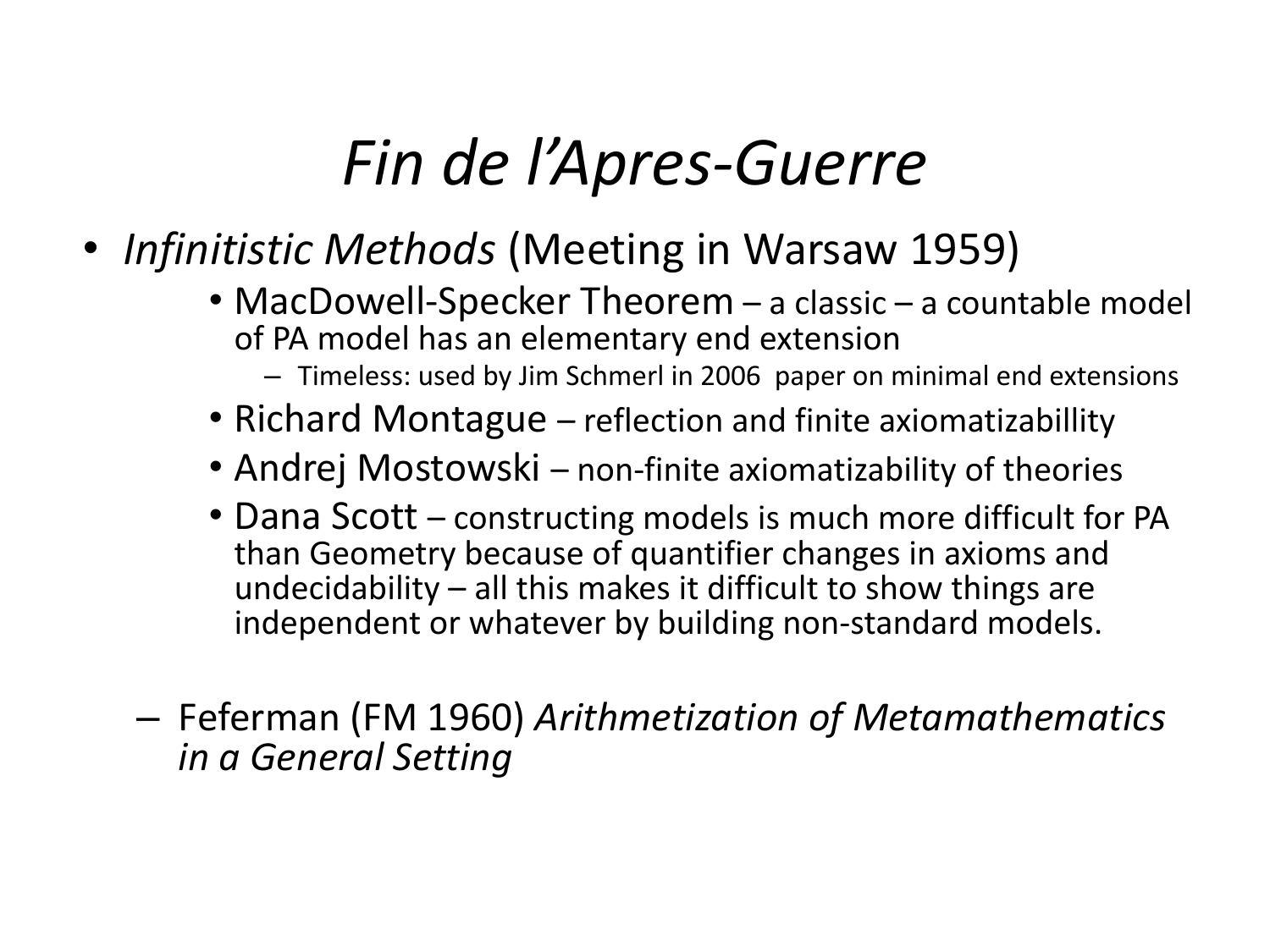## Hierarchies of Recursive Functions

- Reportedly Gödel said that a hierarchy for the Recursive Functions was an important open problem.
- Church and his students (*e.g.* Joel Robbin) worked on hierarchies of sub-recursive families of functions (1950s, 60s)
	- Gossip: there was someone who wrote his thesis under Church but switched fields immediately after - telling Ralph Abraham that the field was boring
	- But history will more than validate this work when MoPA starts to catch up with Proof Theory
- The Grzegorczyk hierarchy (1953)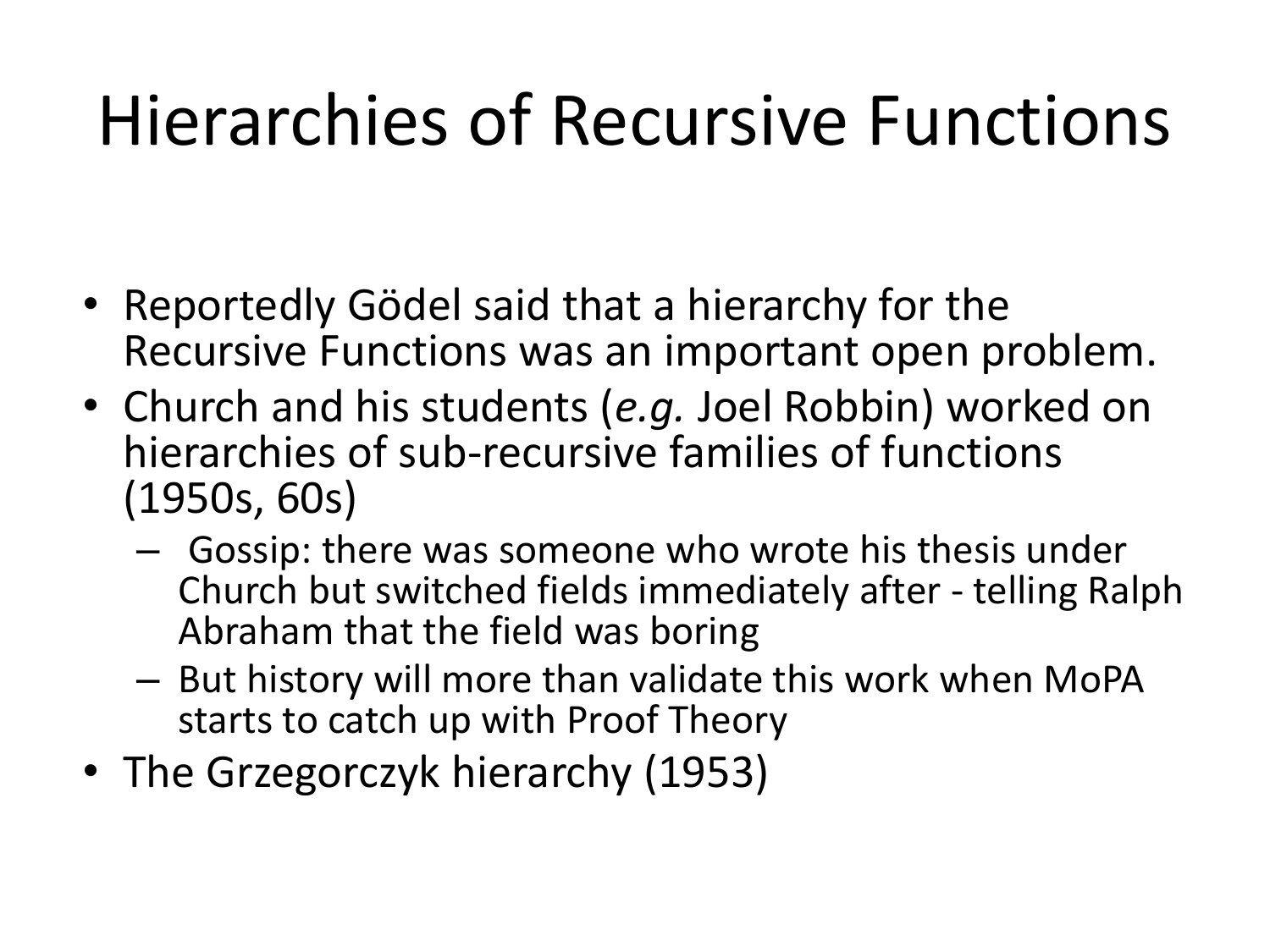#### 1960s - Stalking Hilbert's Tenth

- Rabin
	- Non-standard models and the independence of the induction axiom (1961)
	- Models of Arithmetic and Diophantine Equations (1962)
- Davis, Davis Putnam Robinson
	- Almost there need for equation whose solutions exhibit exponential growth
- In 1970, Matisasevitch's Theorem (MDRP)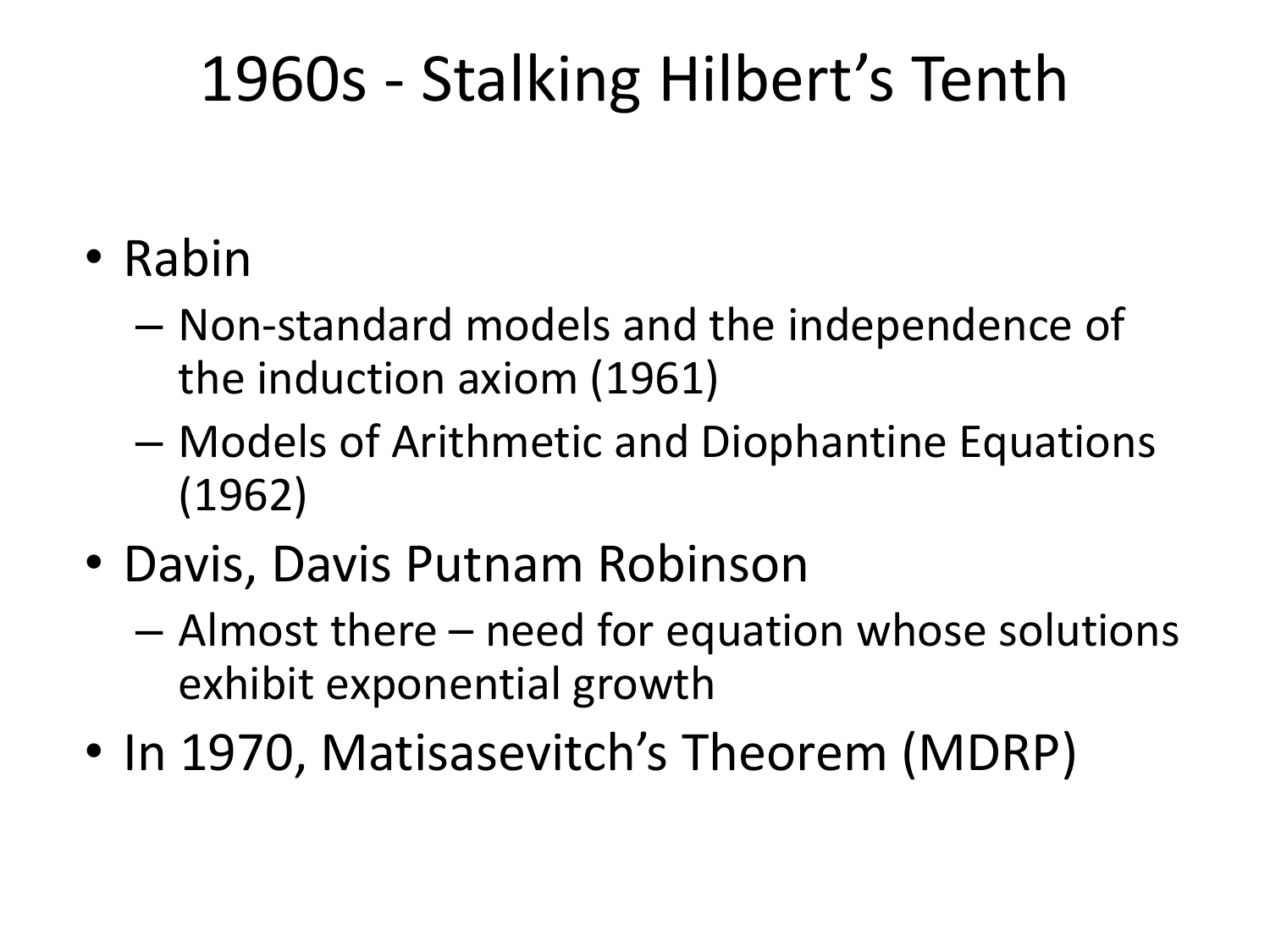# 1970s – The Confluence I

- Haim Gaifman
	- Work on types was a big step in serious elegant Model Theory 1970 paper
	- Key short paper on MDRP and MoPA: Σ1 = E1
	- Key long paper: *Models and types of Peano's arithmetic*. Annals of Mathematical Logic, vol. 9(1976), pp. 223–306.
		- Gems: minimal end extension theorem
- Joram Hirshfeld's thesis: *Existentially Complete and Generic Models for Arithmetic*
	- Student of Abraham Robinson
- Julia Knight
	- Papers on Omitting Types and Hanf Numbers, student of Tarski
- Alex Wilkie (The Open University) several papers among them
	- *– On Models of Arithmetic Answers to Two Problems Raised by H. Gaifman*
- Friedman's Isomorphism Theorem SLN 337 (1973)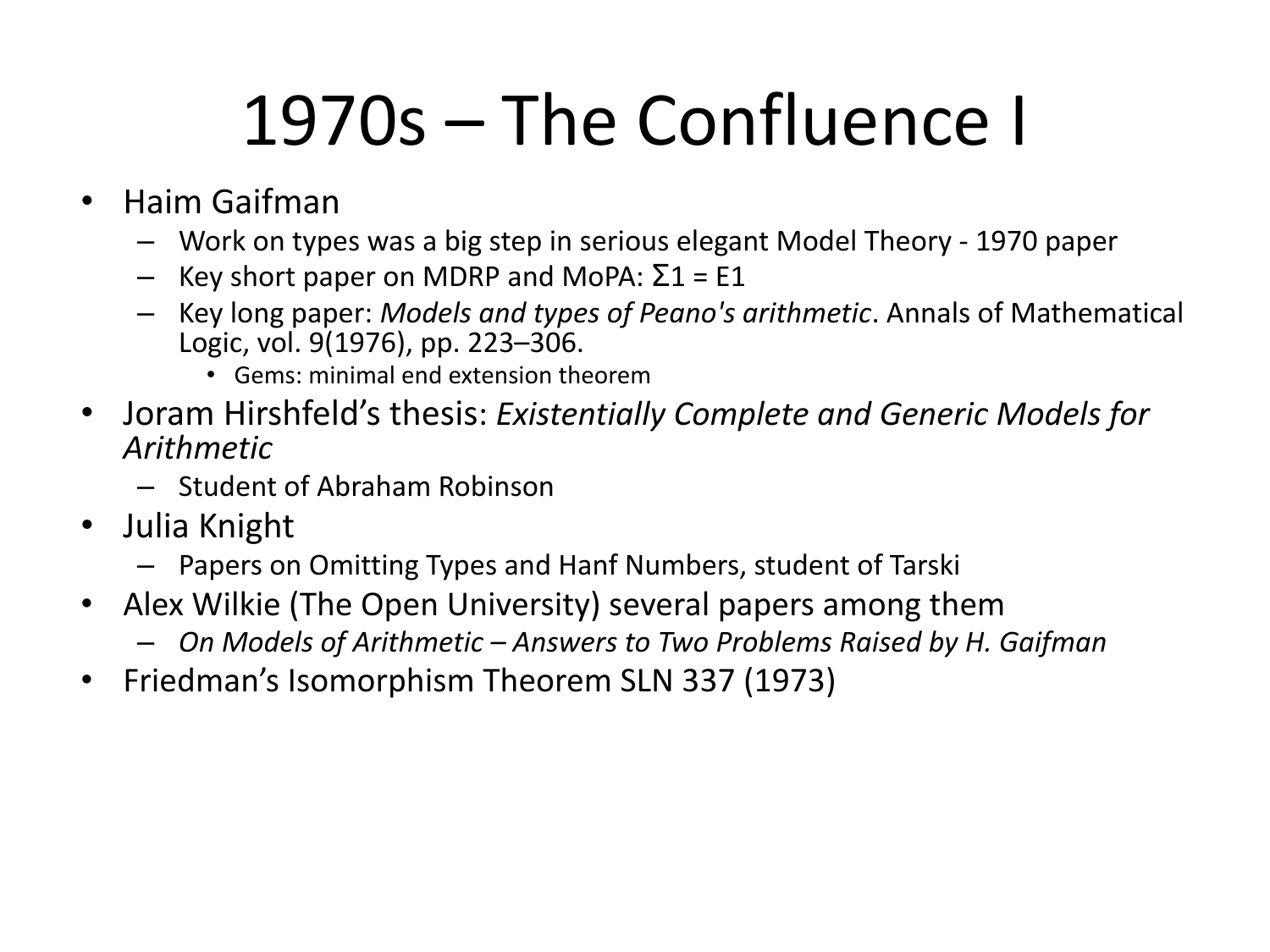# The Confluence II

- Angus MacIntyre-Harry Simmons
	- *– Gödel's diagonalization technique and related properties of theories*
	- "precursor to the modal logic treatment of provability and diagonalization" (Craig Smorynski) – e.g. Guaspari-Solovay (1979), von Bülow
	- Harry Simmons' talk in Paris: exploiting recursion theory to build models, thus giving a new life to those results
- Abramson-Harrington
	- *– Models without indiscernibles (1976)*
		- Nice combinatorics: Nesteril—Rödl Theorem
- McAloon TAMS *Completeness Theorems, Incompleteness Theorems and Models of Arithmetic (1978)* – e.g. MD requires all PA
- Ulf Schmerl's extension of Löb's Theorem most useful for working with ordinal notations
- Reverse Mathematics (Friedman 1975) Subsystems of 2<sup>nd</sup> Order Arithmetic
	- Major program: Simpson *et al.*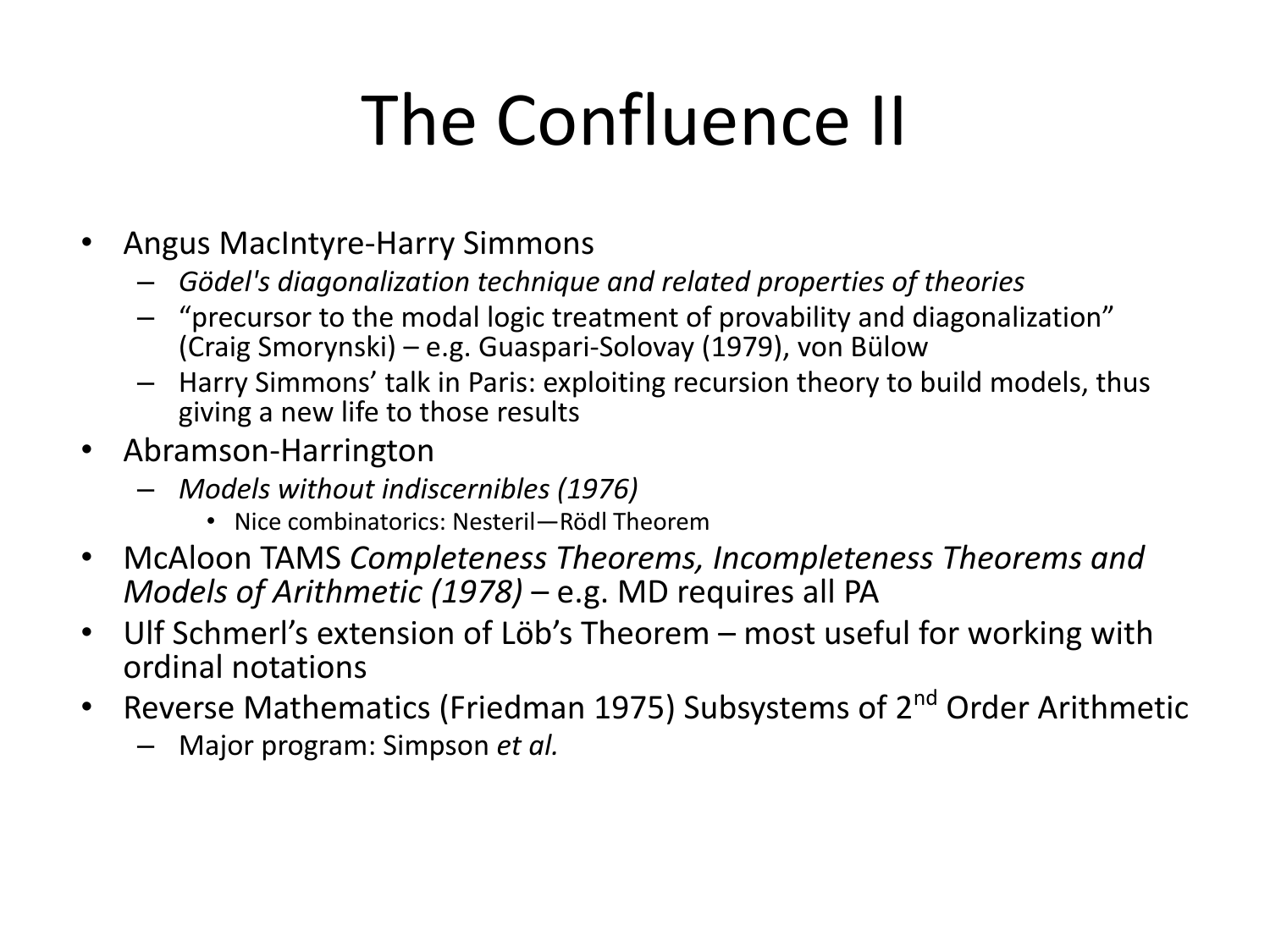# The Confluence III

- Parikh (1971) Existence and Feasibility in Arithmetic
	- Esenine-Volpin's "hyper-finitism" in background
	- Applied by Paris later to solve a Solovay problem
	- Cegielski paper
- Grigori Mints: The provably recursive funtions of  $\Sigma_1^0$  induction are the primitive recursive functions.
	- In Russian, Luc Pirdeni to the rescue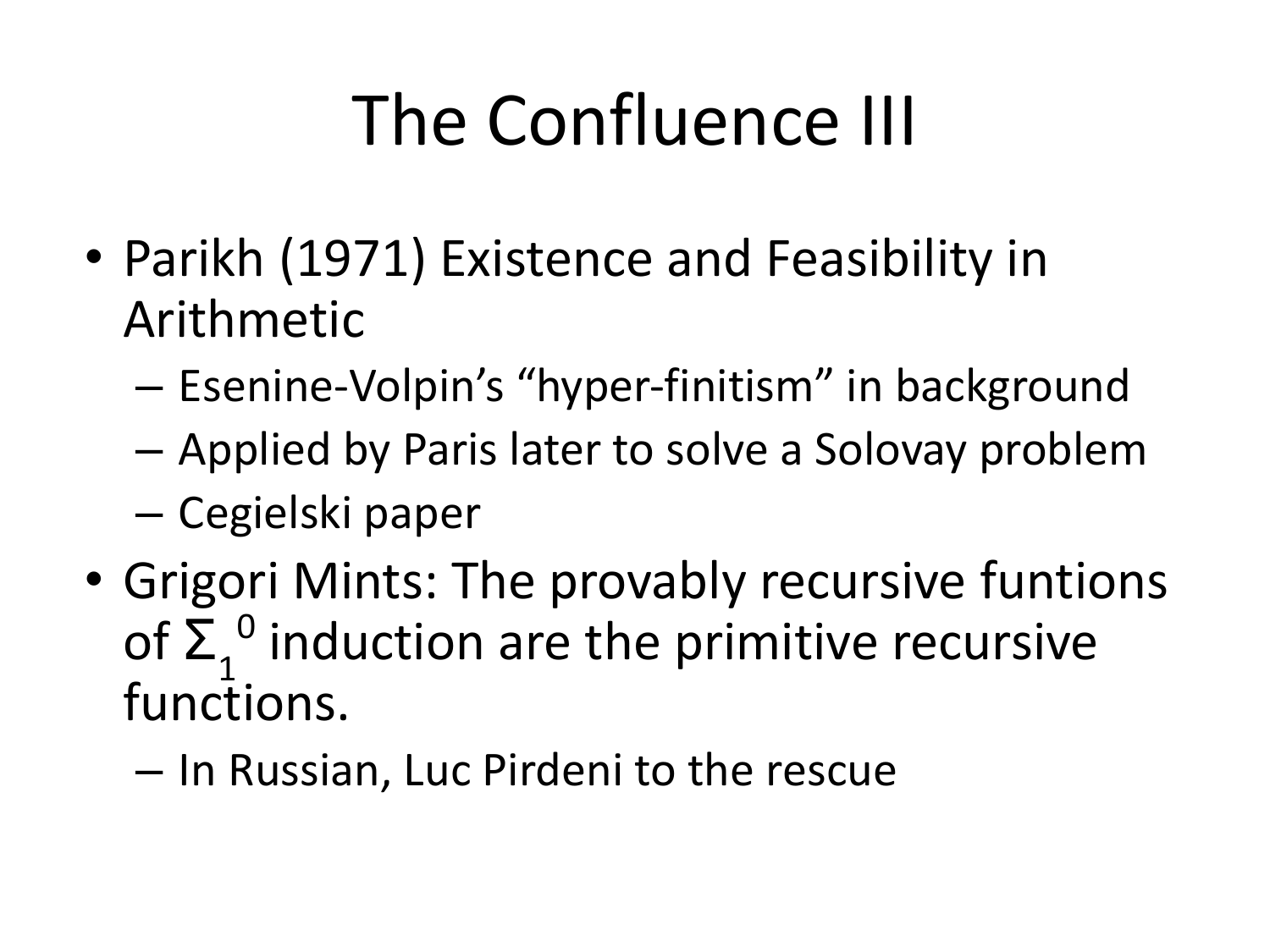# The Confluence IV

- Complexity Theory, e.g. Ferrante,Rackoff on Presburger Arithmetic
- Presburger Arithmetic applied to Automated Reasoning (1970s already)
- Wainer (1972) "working in the fields of the Lord" at Leeds on what is now known as the *Wainer Hierarchy*
- Girard thought assigning ordinals like  $\varepsilon_0$  to PA was "stupide"
	- So he developed a system of ordinal notations and a slow hierarchy that took Γ<sub>0</sub> (the Feferman-Schütte ordinal) steps to outrun the provably recursive functions of PA
		- Notations used dilators hard to follow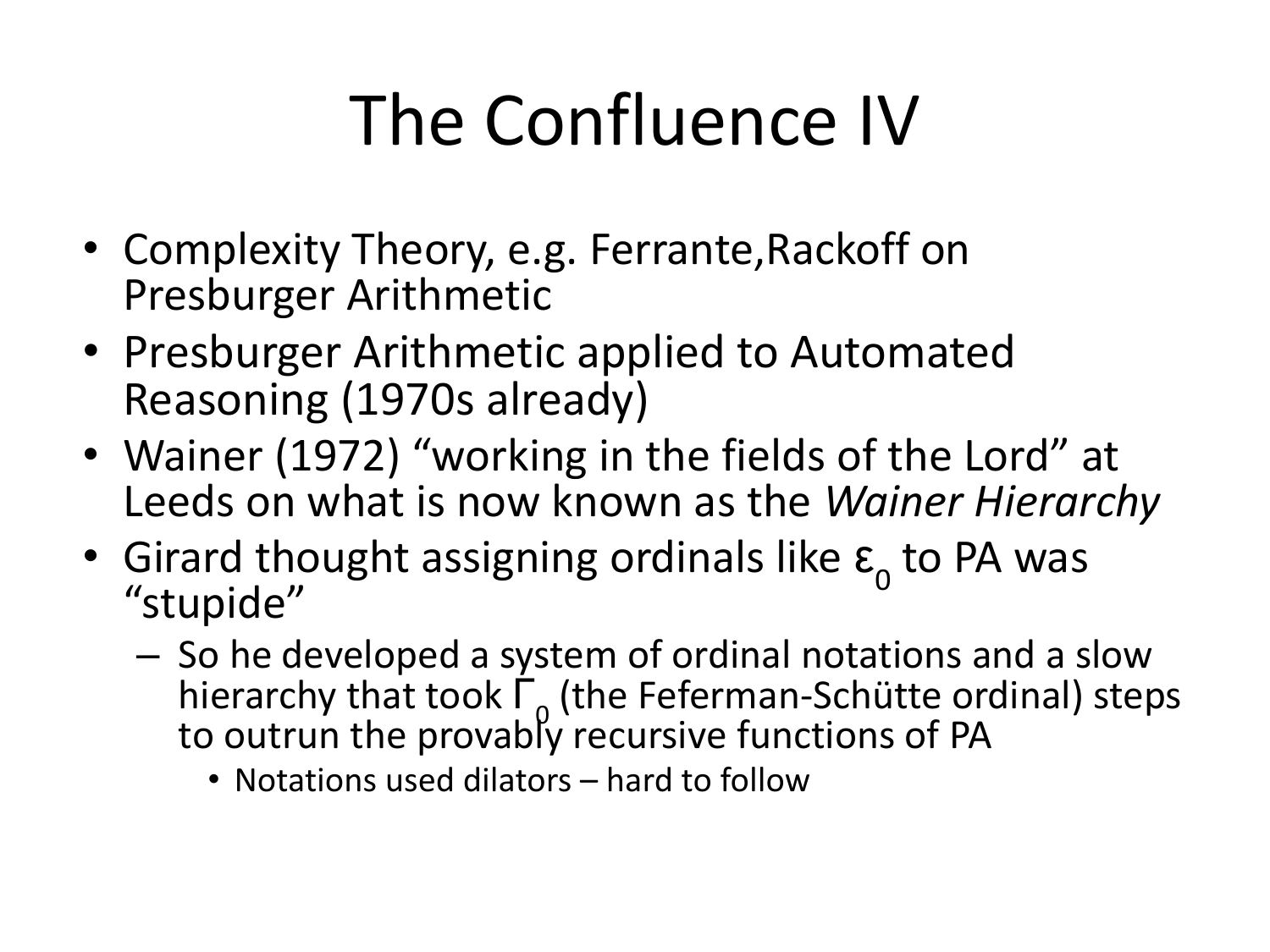# Set Theory and Manchester

- Work of Paris and Kirby and Kirby-Paris
	- Think of cuts in non-standard models of PA as large cardinals (weakly compact) – strong cuts *etc*.
	- Indicators expose richness of initial segments of such models
		- Very British games where each move is a "go"
- Jeff's first true, unprovable combinatorial statement
	- $-$  A (finite) set X is 0-dense if card(X) >= min X + 3
	- A set X is (n+ 1)-dense if for every 2-coloring of the 3 element subsets of X, there is an n-dense homogeneous subset
	- Thm: For all n, there exist n-dense sets
		- Uses MacDowell-Specker (which requires all of PA)
	- n-dense captures set theory's "infinity"
	- It provides an indicator which yields strong cuts where the theorem itself must fail
	- $-$  Equivalent to 1-Consistency : Con(PA +  $\Pi _{_{1}}^{~~0}$  truth)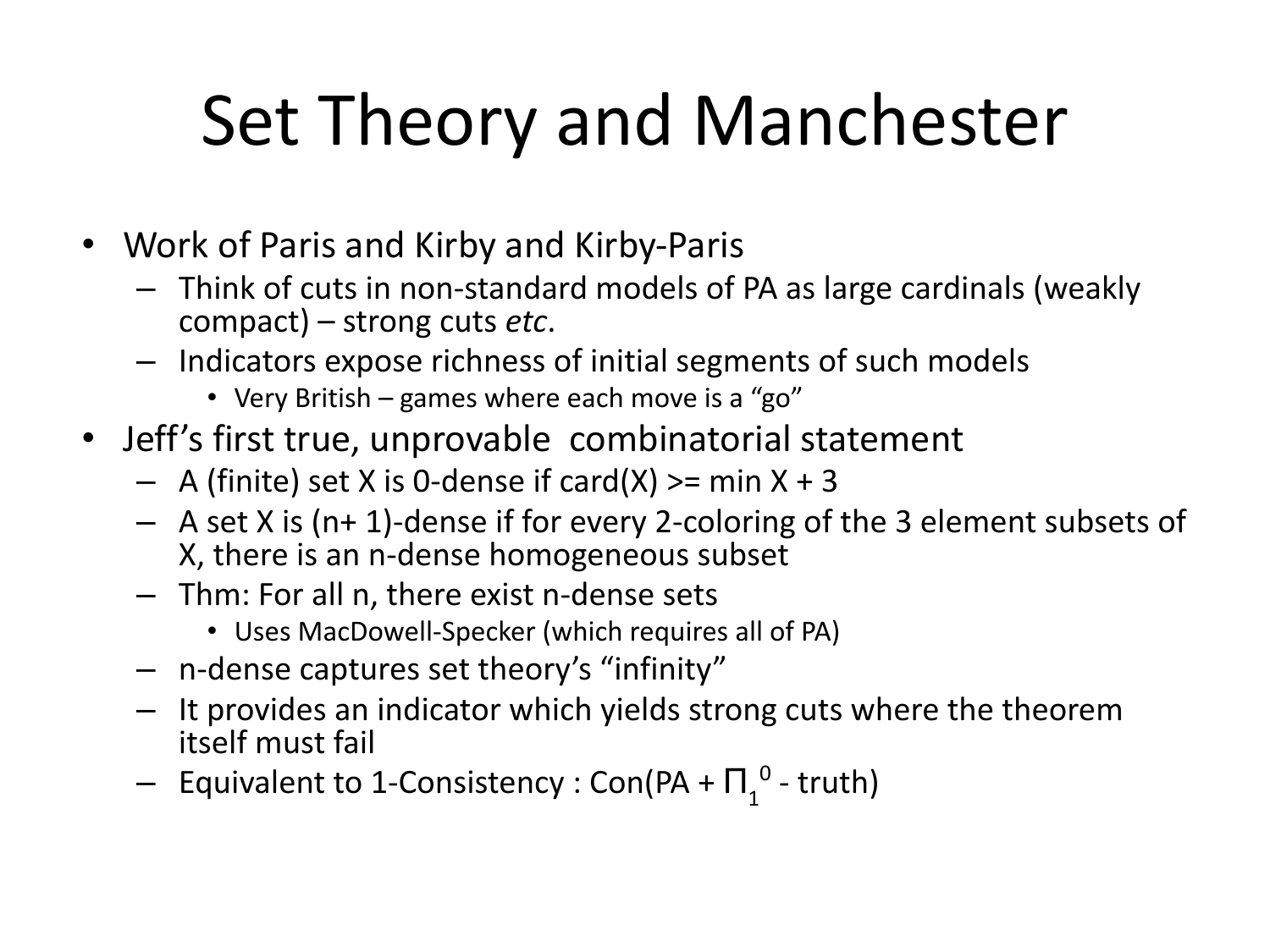#### Paris-Harrington and All That

- (Wikipedia) For any positive integers *n*, *k*, *m*, such that  $m \geq n$ , one can find N with the following property: if we color each of the *n*-element subsets of *S* = {1, 2, 3,..., *N*} with one of *k* colors, then we can find a subset *Y* of *S* with at least *m* elements, such that all *n*-element subsets of *Y* have the same color, and the number of elements of *Y* is at least the smallest element of *Y*.
	- Equivalent to 1-Consistency of PA
	- Quickly published in the volume *Handbook of Mathematical Logic* (ed. Barwise, 1977)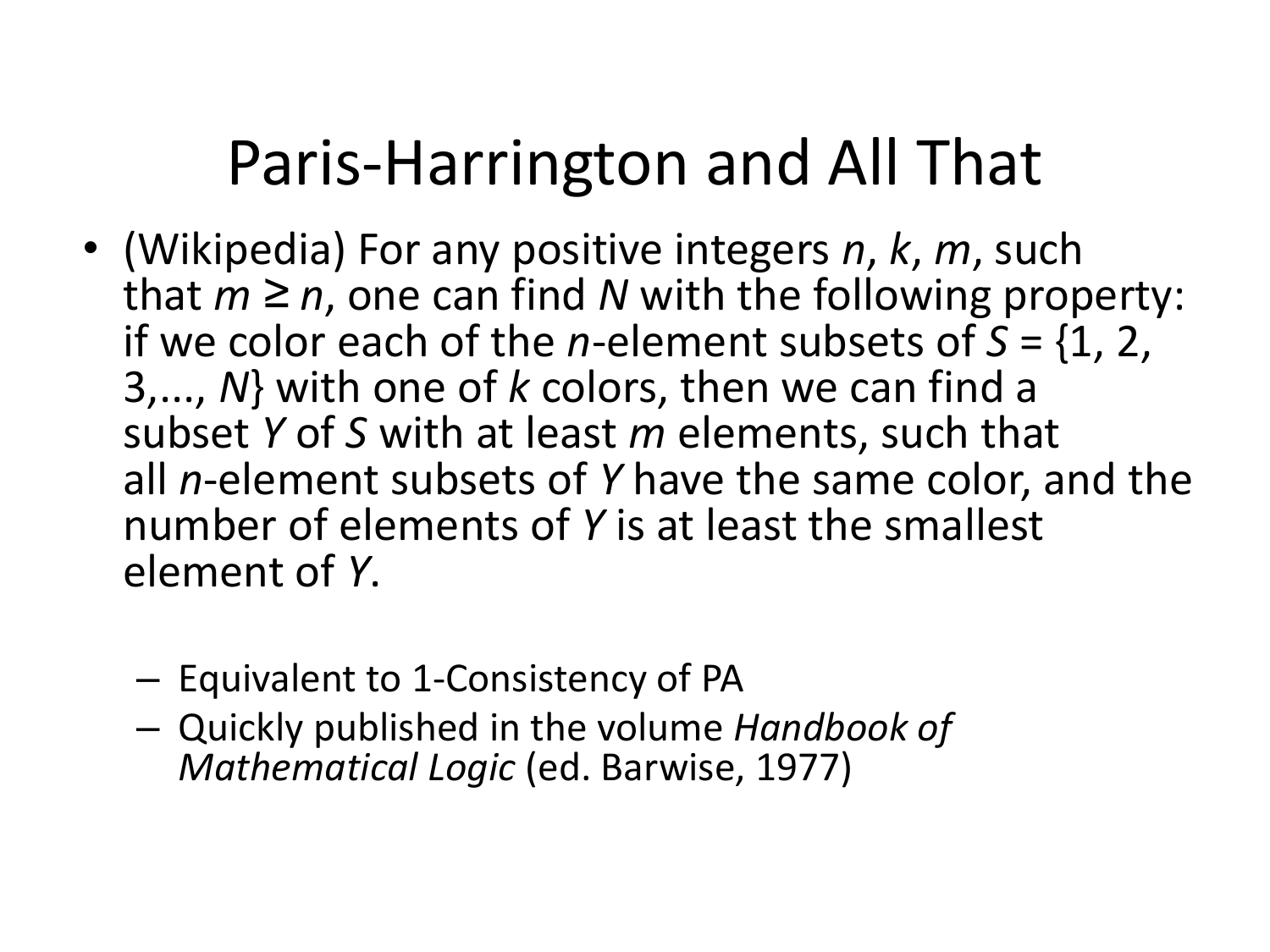# Onward

- Kirby-Paris (1982)
	- Hydra
		- Proof by animation
	- Goodstein's Theorem
		- $\cdot$   $\varepsilon$ <sub>0</sub> was explicitly needed for the original proof
	- A great British moment
		- OBE level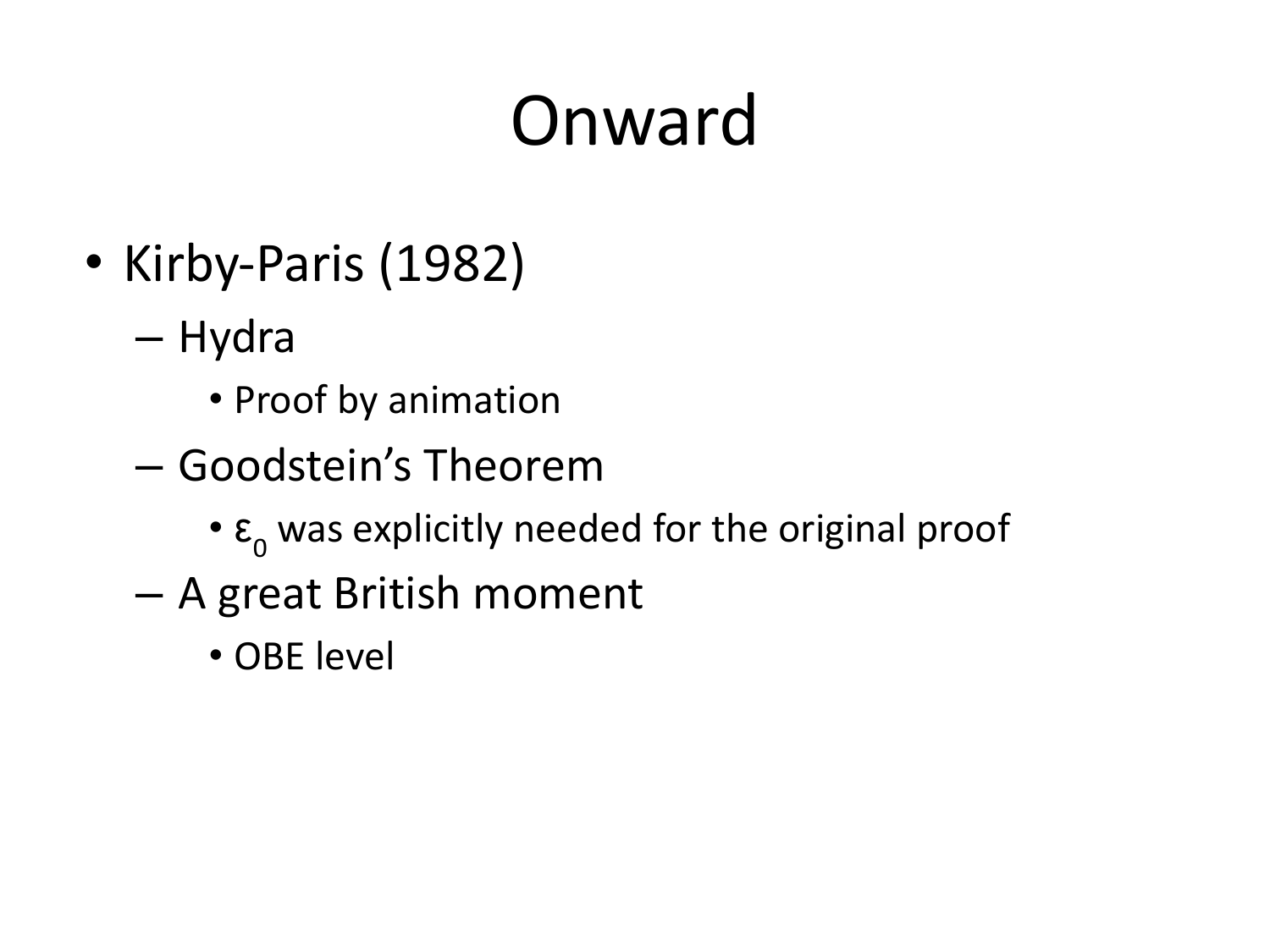## Meanwhile Back in Paris

- Gaifman's course on types *etc*. (1977)
- *• Modèles de l'arithmétique de Peano*, Astérisque, 73, Société Mathématique de France
	- Even got Model Theory stalwarts Jean-Pierre Ressayre, Max Dickmann and Daniel Lascar into the mix
- Action Thématique Programmée (ATP) (1979-80)
	- *– Model Theory and Arithmetic* (LNM, 890) (1981)
	- Peter Clote, Patrick Cegielski, Zoé Chatzidakis, Anand Pillay
	- Pascal Michel, Denis Richard, Peter Aczel
	- Cherlin-Dickmann, Paris, Wilmers, Wilkie, McAloon-Ressayre
- Kirby-Murawski-McAloon paper (1979)
- Zofia Adamowicz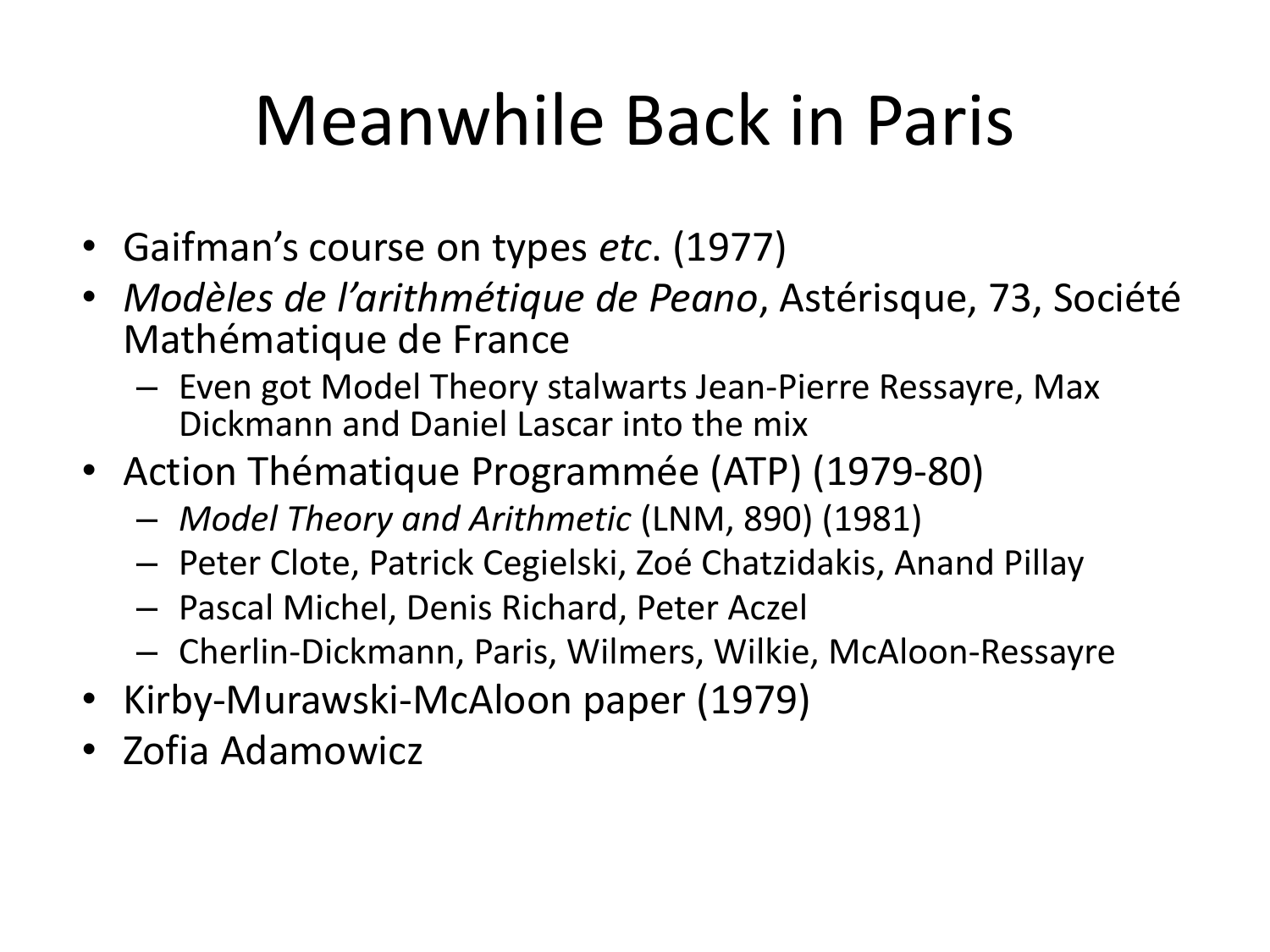## Further Onward

- Ketonen-Solovay (Annals 1981) Rapidly Growing Ramsey Functions
	- Wainer hierarchy to do Paris-Harrington etc.
- Friedman-McAloon-Simpson
	- *– A Finite Combinatorial Principle Which is Equivalent to the 1-Consistency of Predicative Analysis (1982)*
	- A combinatorial statement Poincaré would not have been able to prove
	- $-$  Shamelessly invoked  $Γ<sub>0</sub>$
- Friedman and Reverse Mathematics: a version of Kruskal's Theorem is not provable in  $ATR_0$ 
	- "early 1980s" according to Wikipedia
- Kanamori-McAloon (1987)
	- Started with notes on large cardinals by Ketonen
	- Regressive functions came from set theory
	- No need for "large" finite sets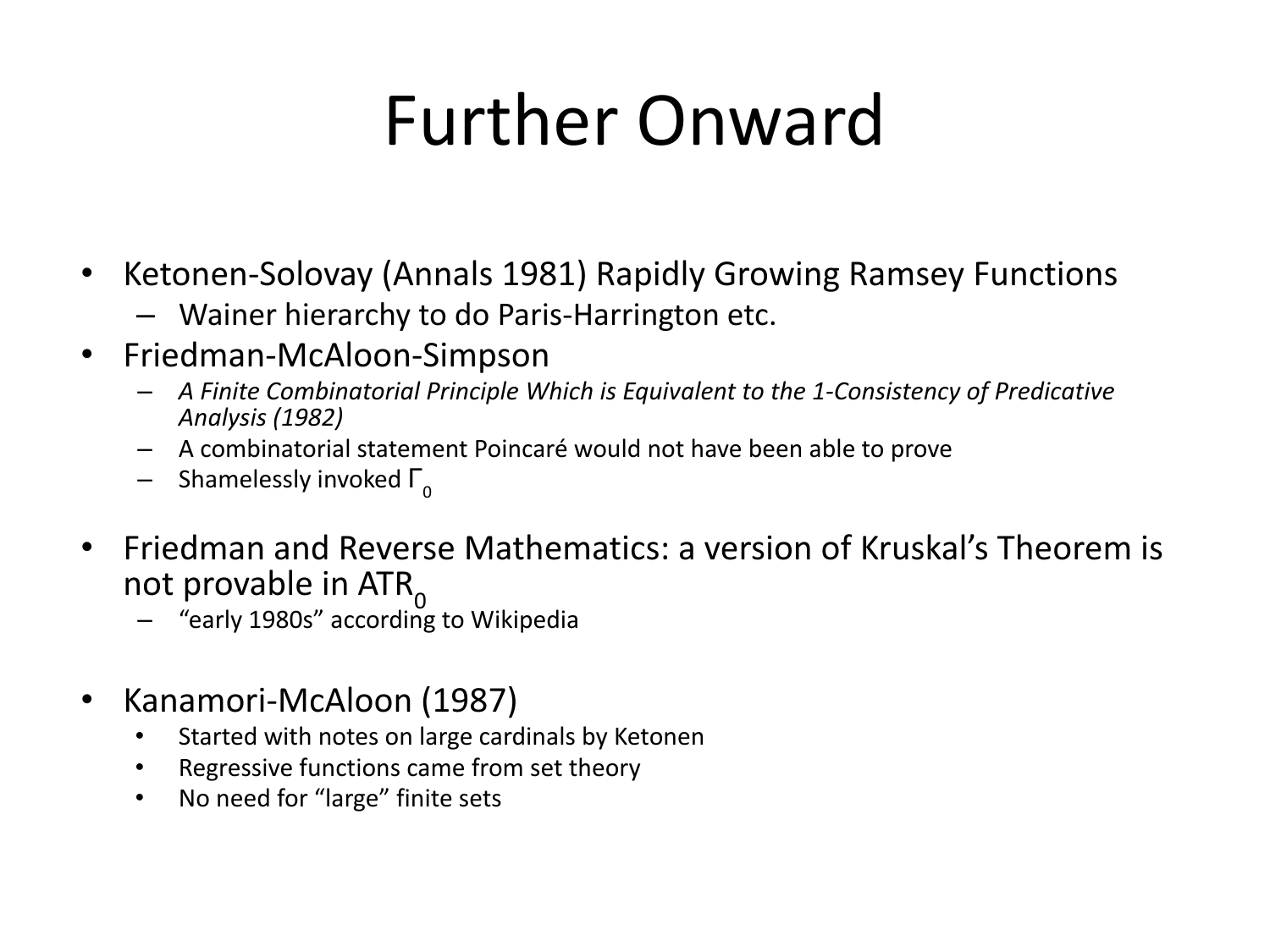# Recursion Theory Revisited

- Smorynski's papers on MoPA and recursive saturation (1980s)
- Direct recursion-theoretic proof of Kirby-Paris-Goodstein result by E.A.Chicon (1983)
- Harrington's solution of McAloon's problem:
	- Construct a model of PA with arithmetic operations but non-arithmetic truth set
		- Dazzling Chaim and I were trying to decipher it in Paris, I remember
		- Dave Marker first person to really get it
- Clote-McAloon *Yet Two More …*
	- Based on anti-basis theorems in Clote's paper in ATP
	- analogous to Jockusch/Ramsey's Theorem/Paris-Harrington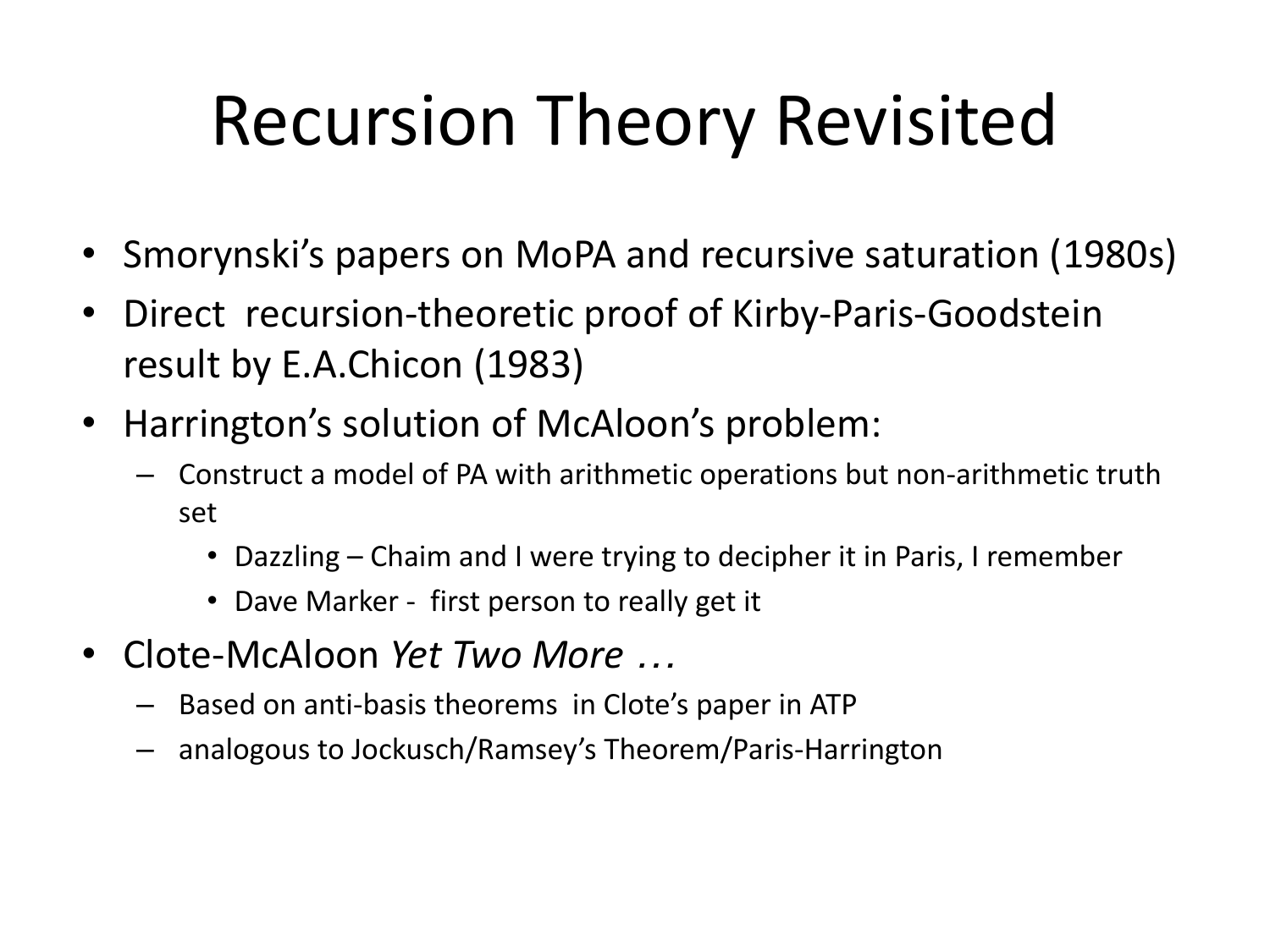# Spill Out to Other Fields

- Wilkie's proof of Gromov's Theorem
	- Groups of polynomial growth
		- Finite by nil-potent
		- Non-standard algebra
	- Meeting at Brooklyn College
		- Kirby, Mate, Wilkie, Yours Truly, …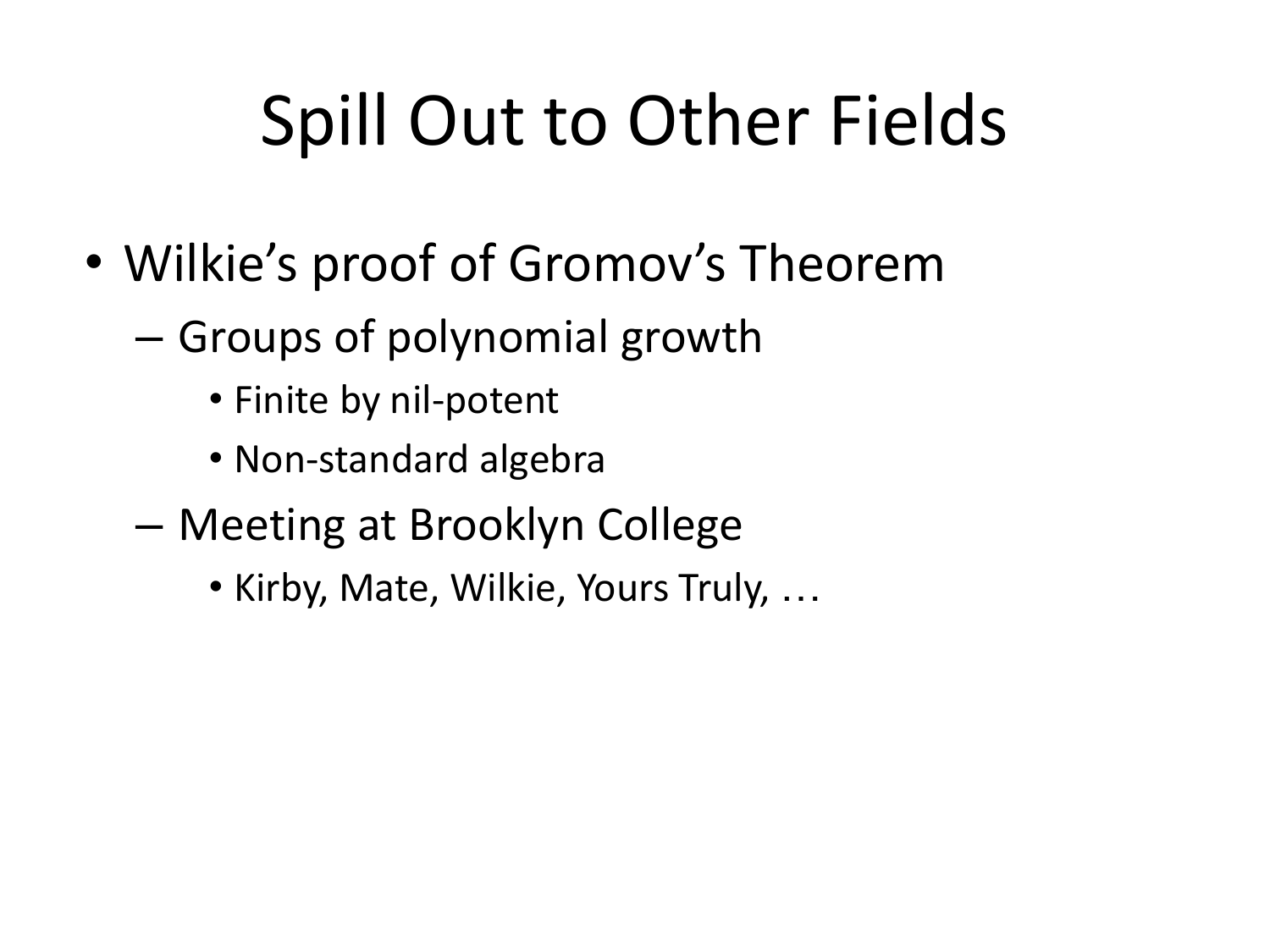# Spill Out, cont

- Complexity Theory
	- KM: Finite Reachable Petri Nets (Containment problem is primitive recursive in the Ackermann function, uses large finite sets).
	- KM and Mike Anshel: decision problems for HNN groups
	- Jeff Paris' notes
	- Clote and others
	- Ajtai's (muscular) paper with finite Borel sets
		- Sigma<sub>1</sub><sup>1</sup> Formulae on Finite Structures
		- Isomorphic integers of different parities in different models
		- New proof of Furst-Sipser-SaxeTheorem on parity and circuits of bounded depth:
		- A super-polynomial lower bound is given for the size of circuits of fixed depth computing the parity function.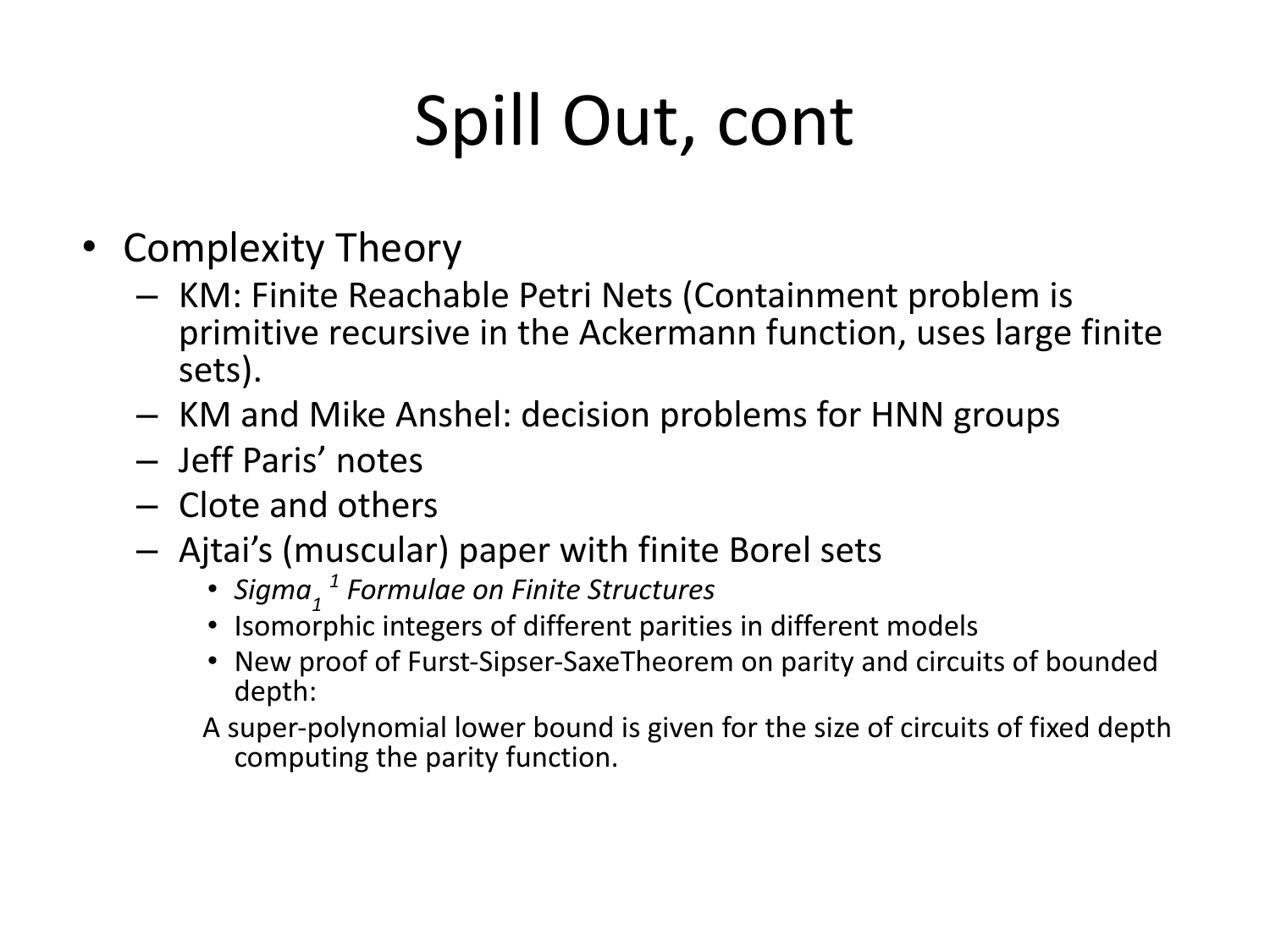# Subsystems of PA

- Ehrenfeucht-Jensen (1976 FM)
- Cegielski
	- Multiplication paper in ATP volume
	- Paper with McAloon and Wilmers on Recursive Saturation
	- Kept the faith: Journées sur les Arithmétiques Faibles (JAF)
- Kaye, Paris, Dimitracopoulos
	- *– On parameter free induction schemas*, by Kaye, R. W., Paris, J.B., and Dimitracopoulos, C. *The Journal of Symbolic Logic* 53 (1988) 1082--97.
	- Dimitracopoulos too kept the faith: Journées sur les Arithmétiques Faibles (JAF)
- Buss bad ass proof theory
- Kirby
	- "functional" formulations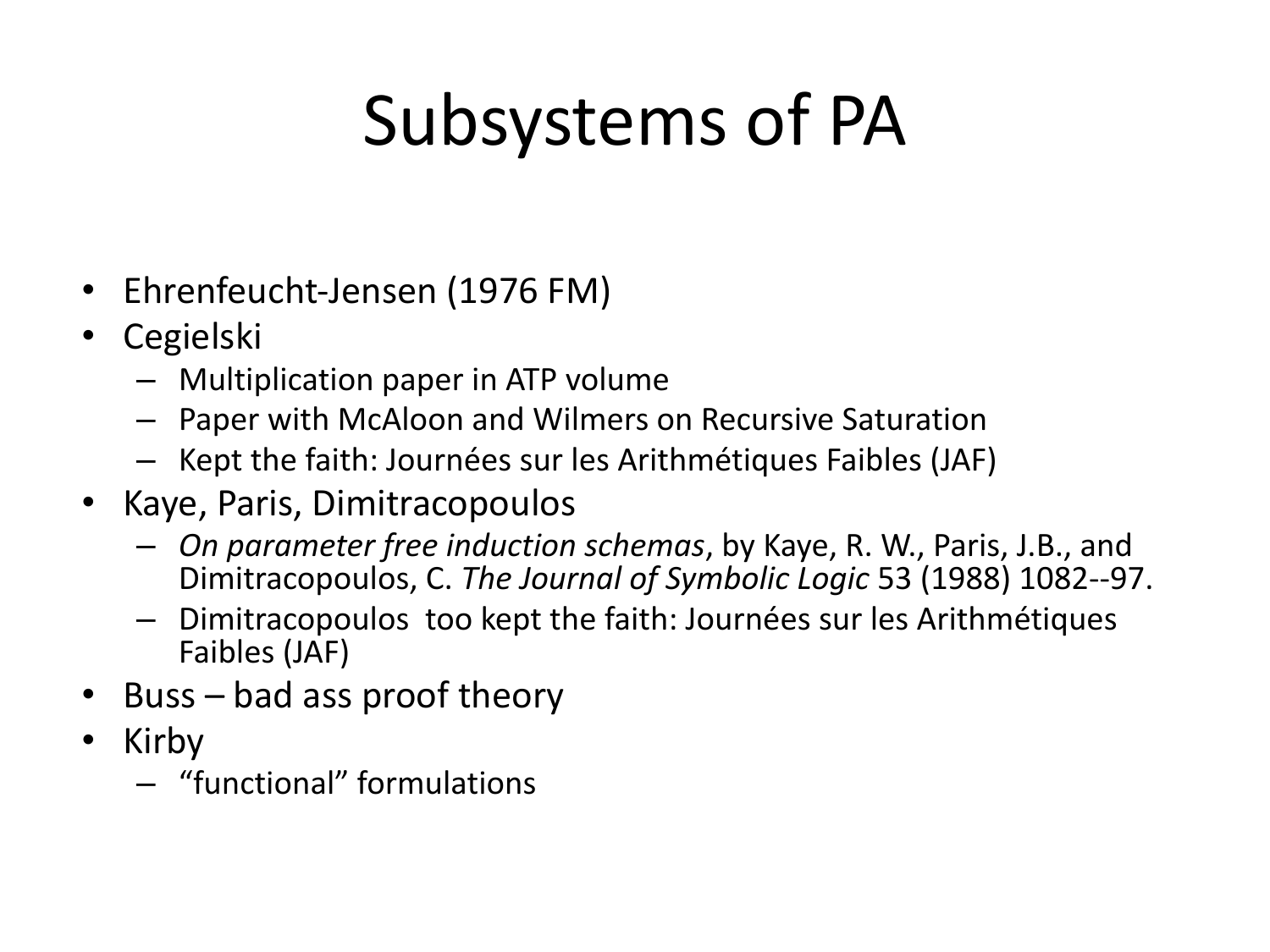## A Place in the Sun

- Nice combinatorial proofs of things like the equivalence of Paris-Harrington and Kanamori-McAloon results
- Andreas Weiermann and others elegant fine analysis of fast functions
- Macho model theory Kossak, Schmerl, Lascar and others
- Book by Hajek and Pudlak
	- *– Metamathematics of First-Order Arithmetic* (1993)
- Book by Kossak and Schmerl
	- *– The Structure of Models of Peano Arithmetic* (2006)
- Book by Richard Kaye
	- *– Models of Peano arithmetic* (1991)
- Kotlarski's posthumous work
	- *– A model-theoretic approach to proof theory* (2019)
- The CUNY MoPA zoominar
- Journées sur les l'Arithmétiques Faibles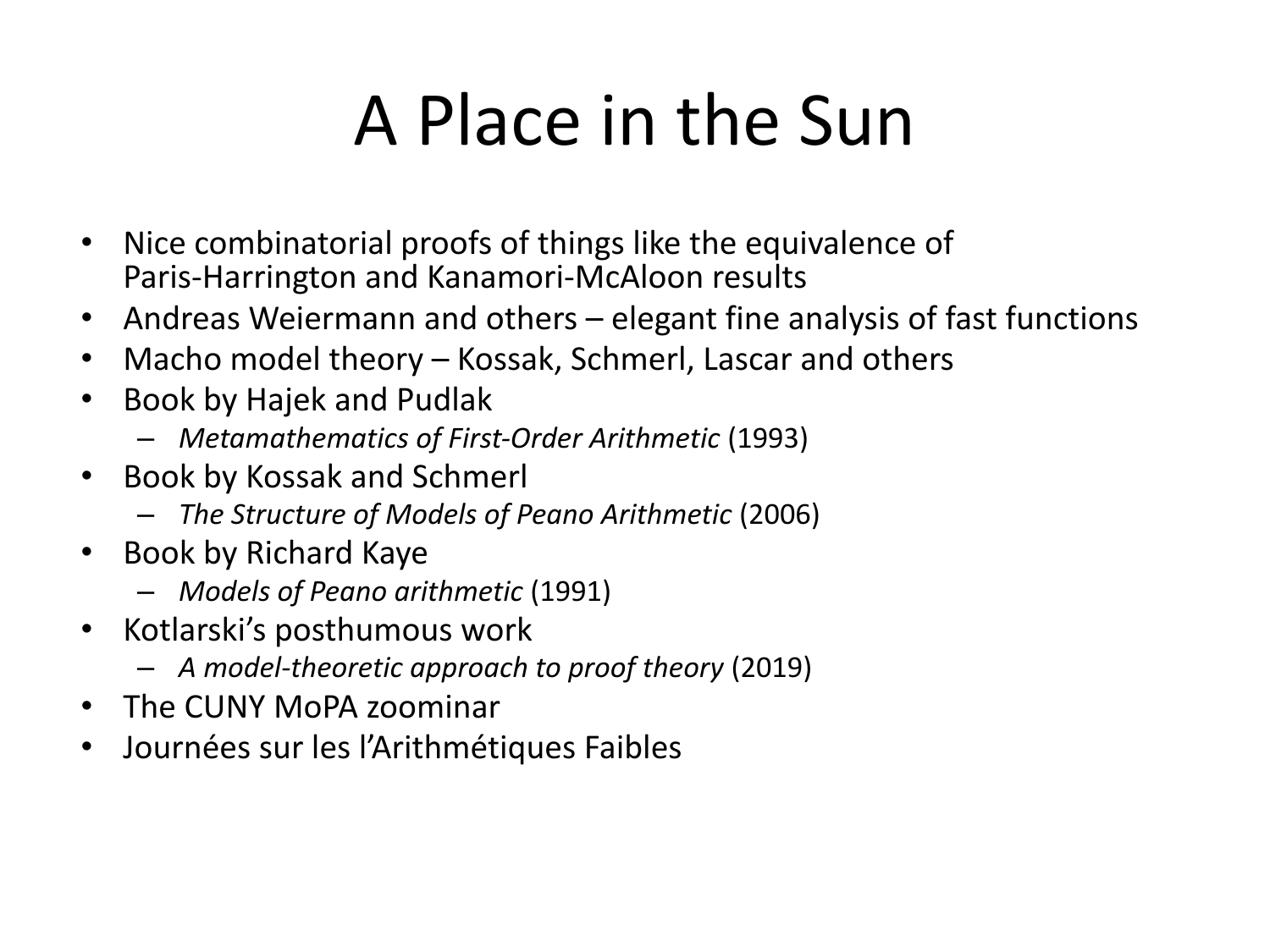### Patrick Cégielski's Email to 161 people

- Subject: Official cancellation of JAF (Journées sur les Arithmétiques Faibles) 2022 in Moscow (June,13-17)
- Dear all,
- *• We wish to inform you that JAF 41 was officially cancelled by the Steering Committee following the United Nations' overwhelming resolution concerning the Russian invasion of Ukraine.*
- •
- Of course we have to recognize the hard work of our Russian colleagues to organize an issue which looked promising.
- •
- Best regards,
- •
- Patrick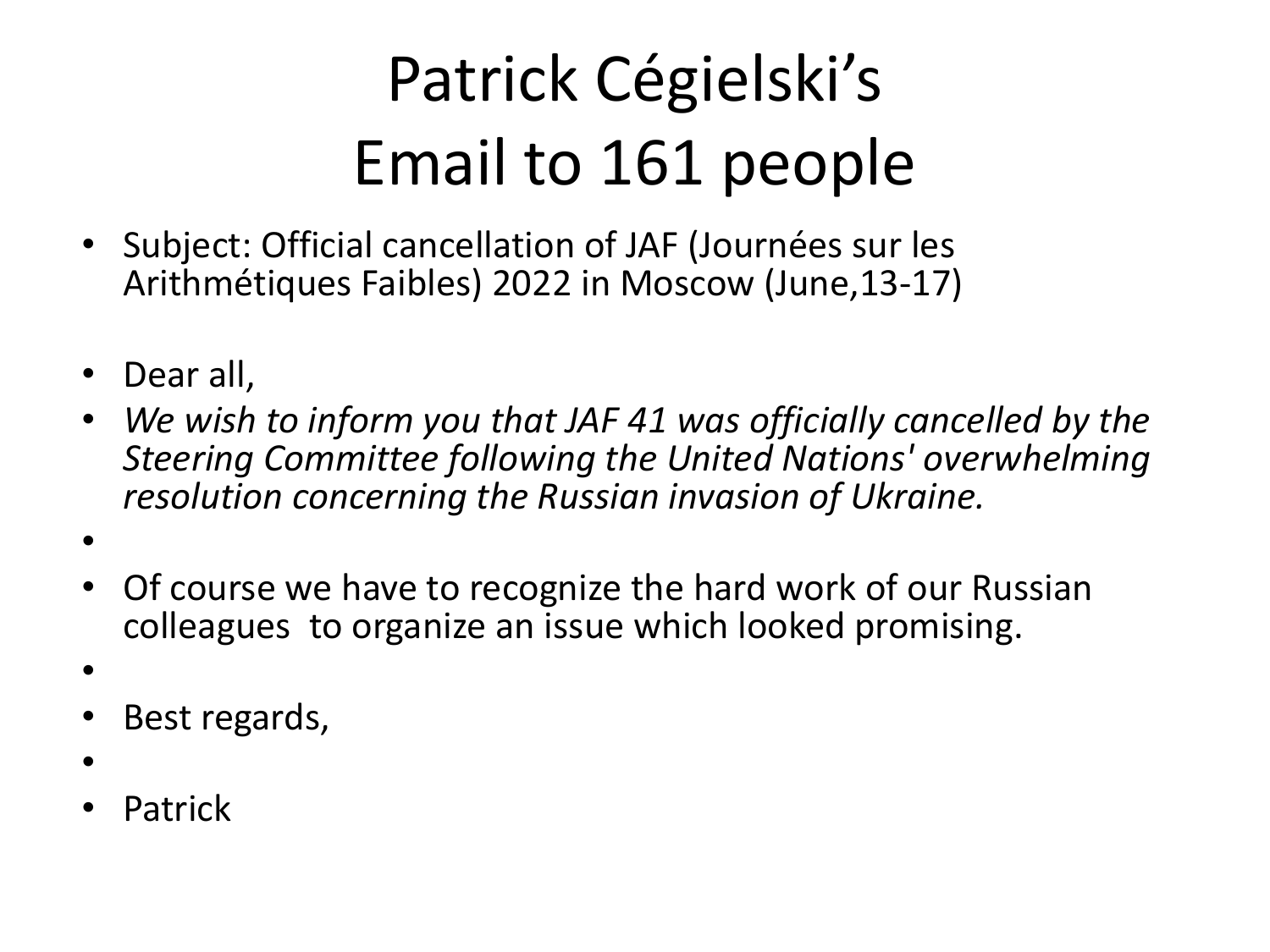#### Athens Poster

• https://conferences.uoa.gr/event/30/images/ 117-JAF40\_Poster.png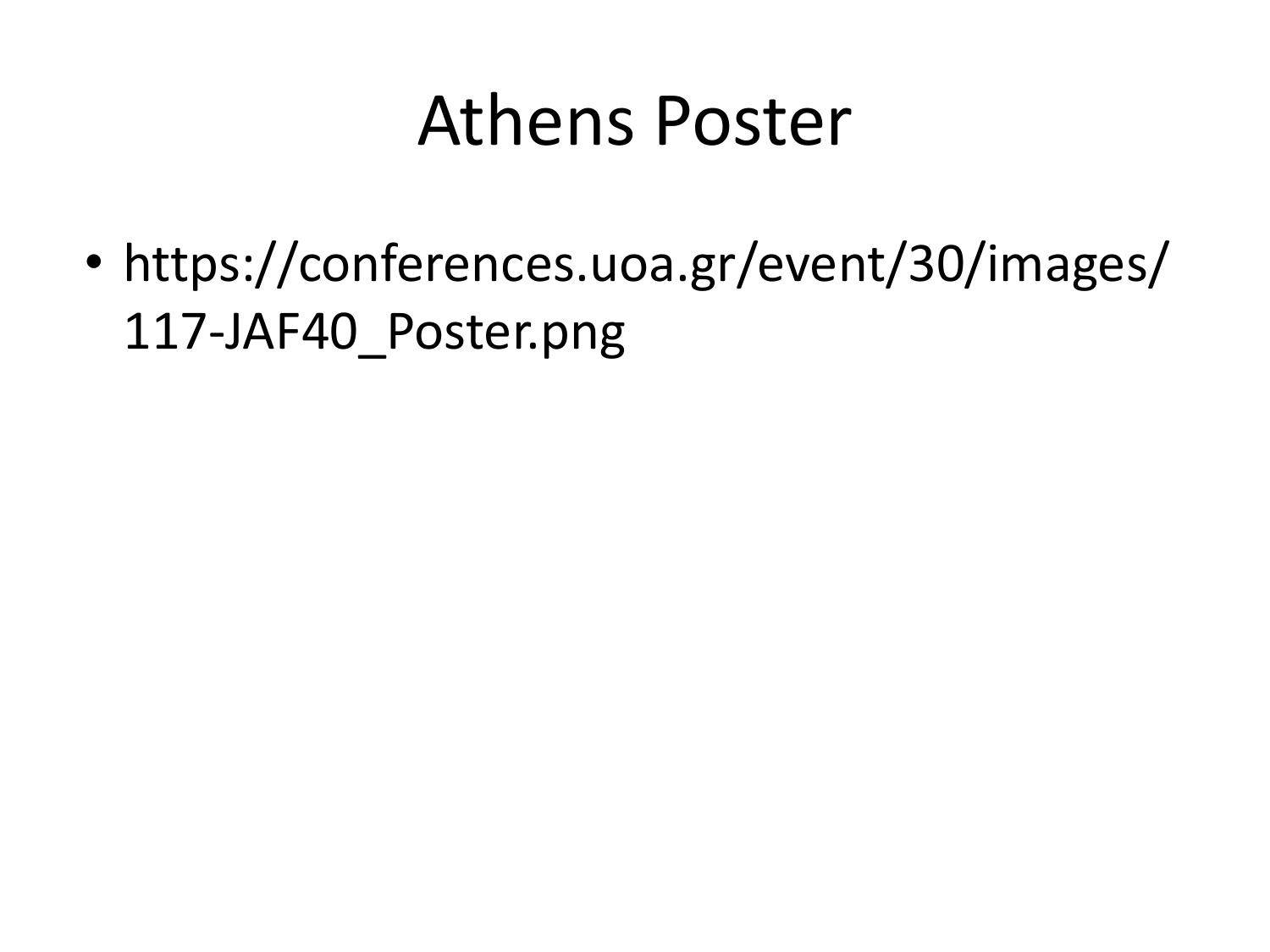### FMS independent statement

- Let X be a finite set of positive integers. A *coloring* of X is given by a partition  $P(X) = C_1 \cup C_2$  where  $C_1$  and  $C_2$  are closed under initial segment. A subset Y of X is *homogeneous* if either P(Y) is included in C1 or P(Y) is included in C2.
- The finite set X is said to be *0-dense* if card(X) >= 2 and card(X) >= min X; X is *n+1 dense* if every coloring of X has an n-dense homogeneous subset.
- Theorem: For all n, there exist an n-dense finite set.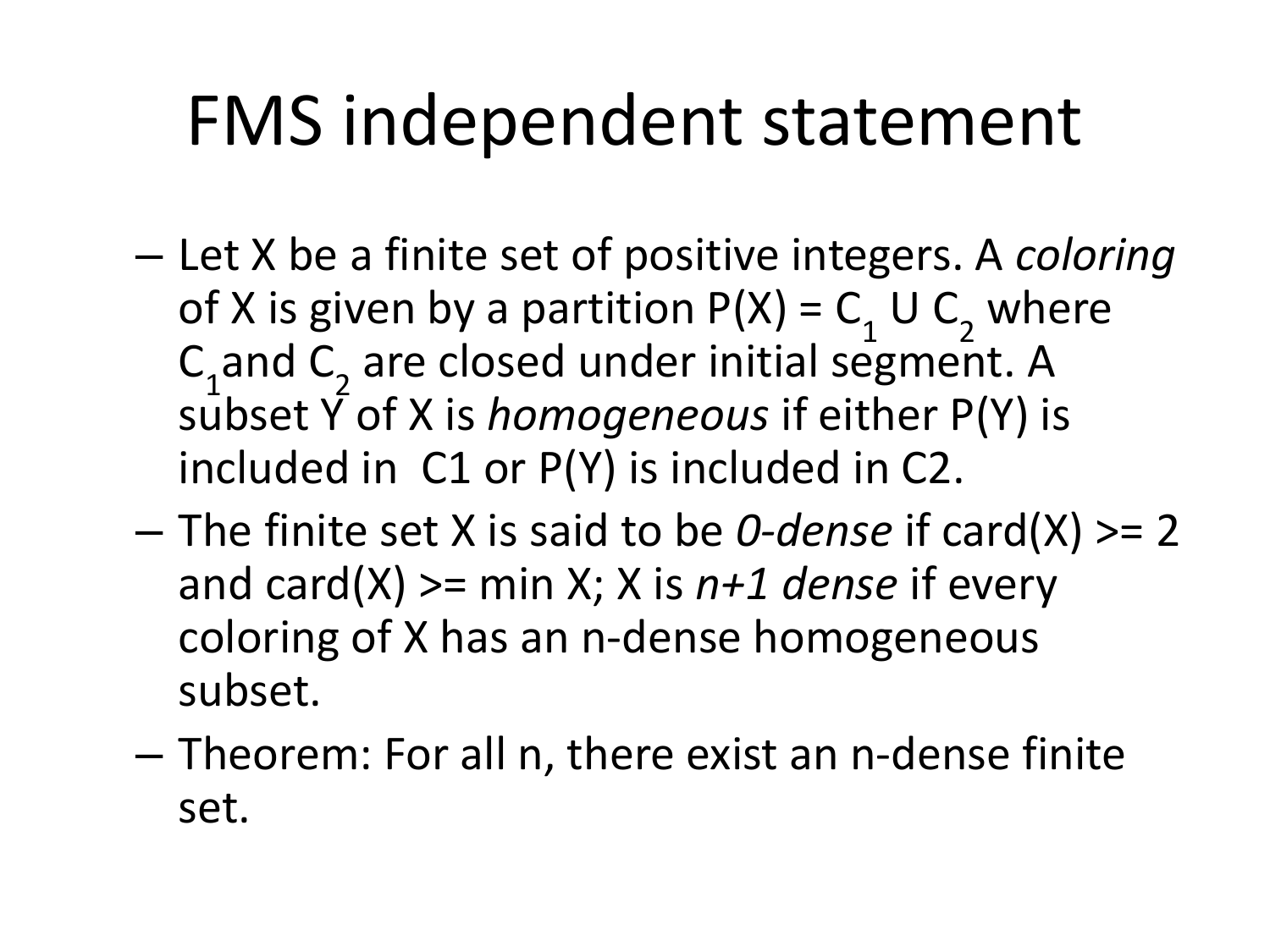### Kanamori-McAloon

• For all n,k in N there exists a m such that for any regressive function f on the k element subsets of {1,…,m} there is a subset H with at least n elements such that for any k element subset S of H the value of f(S) only depends on min S.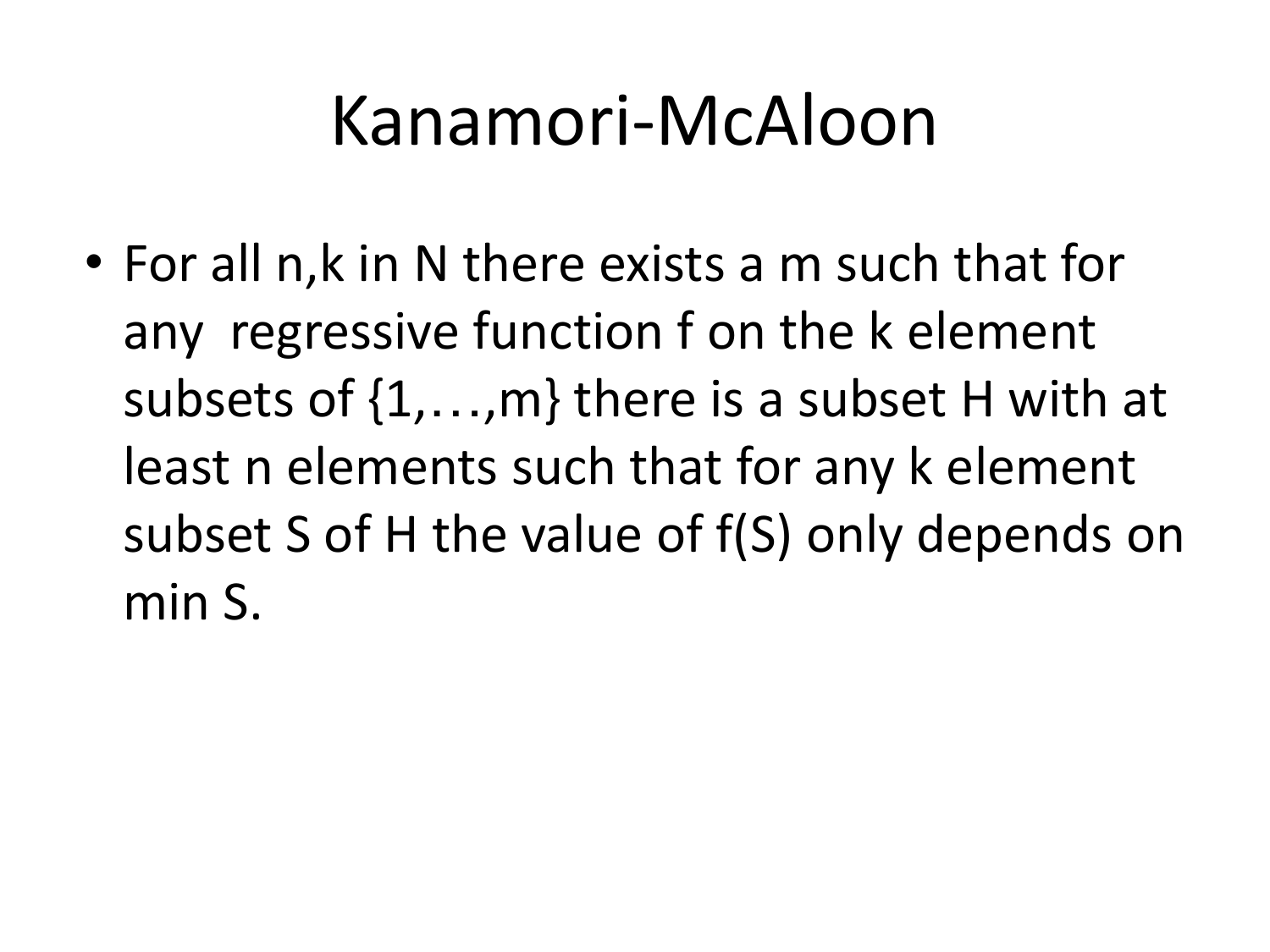- [Ga70] Haim Gaifman, On local arithmetical functions and their application for constructing types of Peano's arithmetic in: Mathematical Logic and Foundations of Set Theory (Proc. Internat. Colloq., Jerusalem, 1968) North-Holland, Amsterdam, 1970, pp. 105–121.
- [Kn76] Julia F. Knight, Omitting types in set theory and arithmetic, J. Symbolic Logic 41 (1976), 25–32.